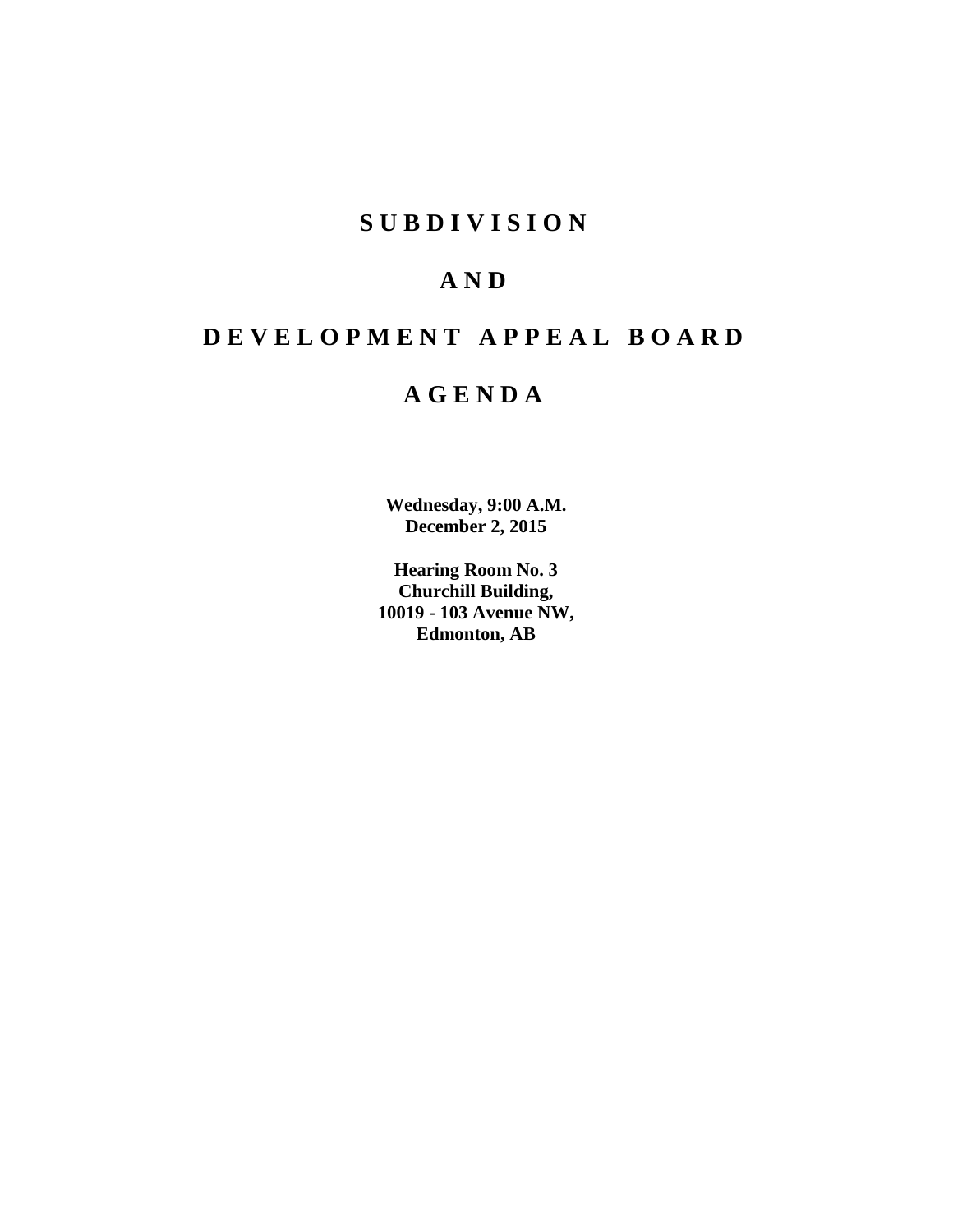## **SUBDIVISION AND DEVELOPMENT APPEAL BOARD HEARING ROOM NO. 3**

| I | 9:00 A.M.    | SDAB-D-15-284 | Change the Use of a General Retail Store to a<br>Pawn Store and to construct interior alterations                                                                                                                                                                    |
|---|--------------|---------------|----------------------------------------------------------------------------------------------------------------------------------------------------------------------------------------------------------------------------------------------------------------------|
|   |              |               | $4603 - 118$ Avenue NW                                                                                                                                                                                                                                               |
|   |              |               | Project No.: 180713836-001                                                                                                                                                                                                                                           |
|   |              |               |                                                                                                                                                                                                                                                                      |
| П | $1:00$ P.M.  | SDAB-D-15-285 | Convert an existing Single Detached House into<br>a Child Care Services Use building (60<br>Children, $2-12$ to 18 months, 6-19 months to 3<br>years, 32-3 to 4 years, 20- above 4.5 years) and<br>to construct interior and exterior alterations<br>(Sakaw Daycare) |
|   |              |               | $5739 - 11A$ Avenue NW                                                                                                                                                                                                                                               |
|   |              |               | Project No.: 158040859-001                                                                                                                                                                                                                                           |
|   |              |               |                                                                                                                                                                                                                                                                      |
|   | <b>NOTE:</b> |               | Unless otherwise stated, all references to "Section numbers" refer to<br>the authority under the Edmonton Zoning Bylaw 12800.                                                                                                                                        |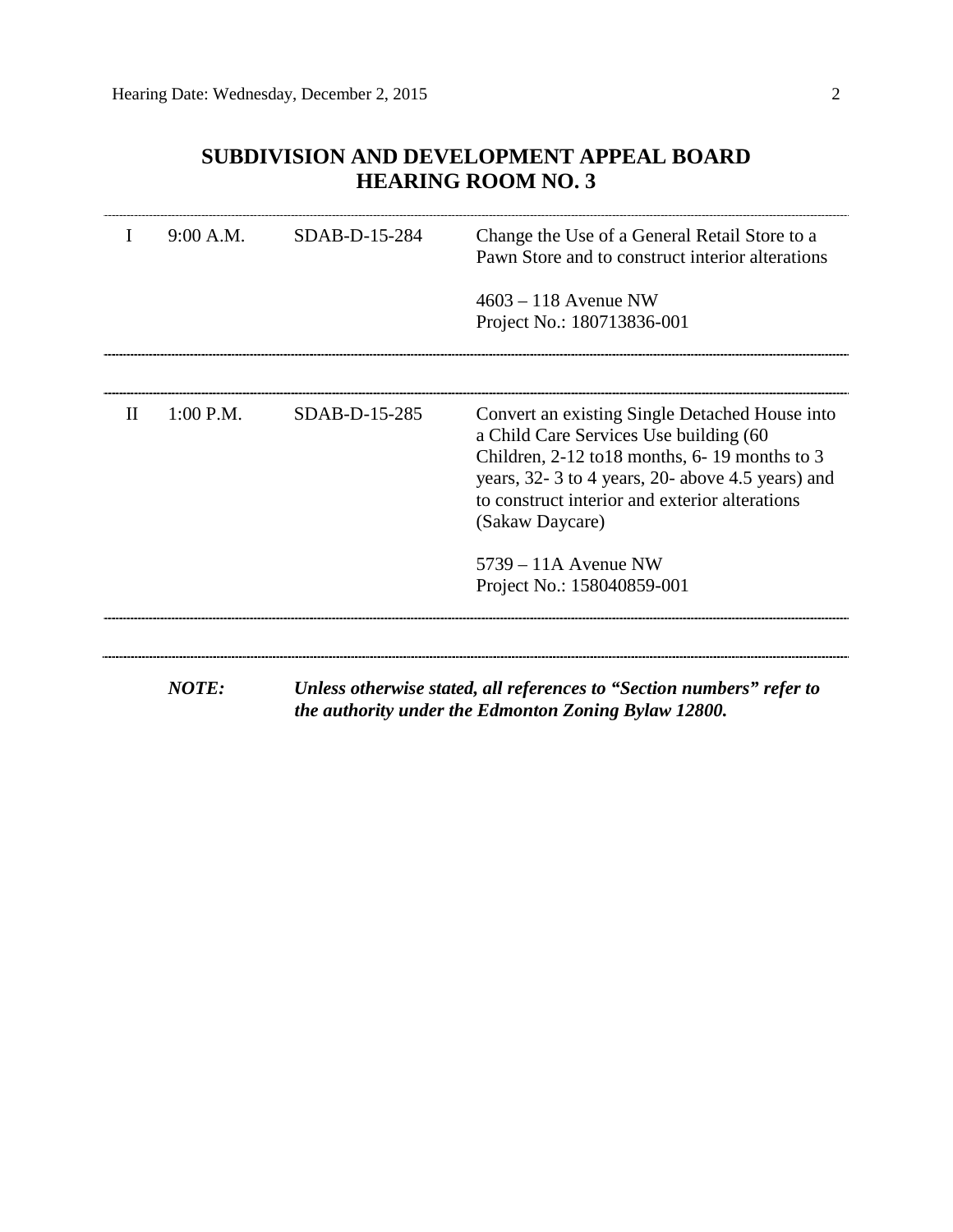| ITEM I: 9:00 A.M. |                                                        | FILE: SDAB-D-15-284                                                                                                                                                                           |
|-------------------|--------------------------------------------------------|-----------------------------------------------------------------------------------------------------------------------------------------------------------------------------------------------|
|                   | AN APPEAL FROM THE DECISION OF THE DEVELOPMENT OFFICER |                                                                                                                                                                                               |
|                   | <b>APPELLANT:</b>                                      |                                                                                                                                                                                               |
|                   | <b>APPLICATION NO.:</b>                                | 180713836-001                                                                                                                                                                                 |
|                   | <b>ADDRESS OF APPELLANT:</b>                           | $11947 - 91$ Street NW                                                                                                                                                                        |
|                   | <b>APPLICATION TO:</b>                                 | Change the Use of a General Retail Store<br>to a Pawn Store and to construct interior<br>alterations.                                                                                         |
|                   | <b>DECISION OF THE</b><br>DEVELOPMENT AUTHORITY:       | Refused                                                                                                                                                                                       |
|                   | <b>DECISION DATE:</b>                                  | October 29, 2015                                                                                                                                                                              |
|                   | <b>DATE OF APPEAL:</b>                                 | November 9, 2015                                                                                                                                                                              |
|                   | <b>MUNICIPAL DESCRIPTION</b><br>OF SUBJECT PROPERTY:   | $4603 - 118$ Avenue NW                                                                                                                                                                        |
|                   | <b>LEGAL DESCRIPTION:</b>                              | Plan 7242AH Blk 2 Lots 23-24                                                                                                                                                                  |
|                   | ZONE:                                                  | CB1 Low Intensity Business Zone                                                                                                                                                               |
|                   | <b>OVERLAYS:</b>                                       | Edmonton - Strathcona County Joint<br>Planning Study Area Secondary and<br>Garage Suites Overlay;<br>Medium Scale Residential Infill Overlay;<br>Major and Minor Secondhand Stores<br>Overlay |
|                   | <b>STATUTORY PLANS:</b>                                | N/A                                                                                                                                                                                           |

## *Grounds for Appeal*

The Appellant provided the following reasons for appealing the decision of the Development Authority:

1. Secondhand Stores and Pawn Stores Overlay

The Development Authority stated that the proposed use would interfere with amenities of the neighbourhood and materially interfere with the use, enjoyment or value of neighbouring properties, based on documented concerns of affected parties under s. 818.3 of the Overlay.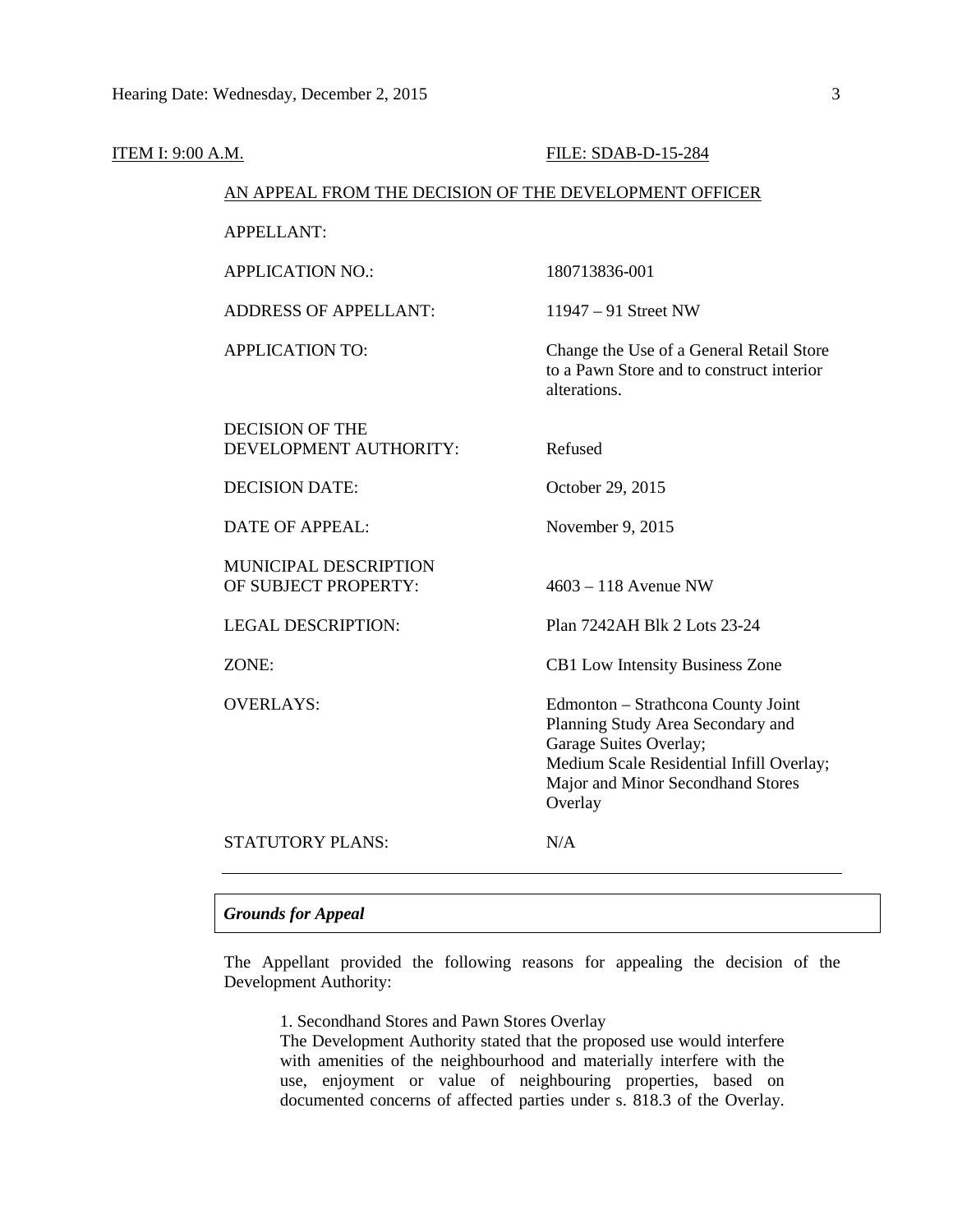The Overlay requires that the appellant contact affected parties, being the owners of land within 60 m of the site, the Community League, and the Business Revitalization Zone Association in order to provide details, solicit comments, document opinions or concerns received, and outline modifications to address these concerns. The appellant did so, but received almost no response. The Community League advised that it did not want a large number of one type of business in the area, but the appellant is moving locations within the neighbourhood, not opening a new store. The Business Revitalization Zone Association did not allow the appellant to attend its meeting to discuss any concerns, so the appellant was not provided an opportunity to hear and address these. The rejection notice also states that the Development Officer received "documented concerns" from affected owners. If there were any further concerns sent by affected parties directly to the Development Officer, these were not shared with the appellant, and so she would not have been aware of and able to address these concerns. the appellant has performed her due diligence, and is prepared to make modifications to address concerns of those affected, but has been prevented from doing so as a result of the affected parties not responding and providing her with concerns to address.

#### 2. Abbottsfield Rundle Heights Community Development Plan

The Development Authority stated that, in her opinion, the appellant's application did not conform to the policies of the applicable Statutory Plan. The Plan expresses concerns about a large concentration of secondhand stores and pawn shops in the area, and the proliferation of such businesses. Since these concerns were initially raised, the amount of such stores in the area has decreased. The appellant already operates a pawn shop in the area. The request for a development permit was made in order for the appellant to move the current business to a new location, not to open an additional business, so the number of pawn shops would not increase. The granting of a development permit to the appellant would in fact help advance many of the goals of the Plan. The appellant provides a needed service in the community, as demonstrated by the customer base it has attracted and grown. The Plan notes that the number of vacant commercial sites is of concern. The appellant is intending to develop a currently-vacant building by cleaning it up and making it presentable, which will help create an environment that will be attractive to other businesses and pedestrian traffic, encouraging local shopping. The appellant intends to work with other businesses in the area, the police, and other community players in order to make a positive impact on the neighbourhood, as her business has already done at its current location. The appellant's business is already a member of the community, and the granting of the permit will allow it to grow and further develop its business, which is another goal of the Plan. The appellant is the owner of the building, not just a tenant, which is indicative of her intent to make a long term commitment to the neighbourhood.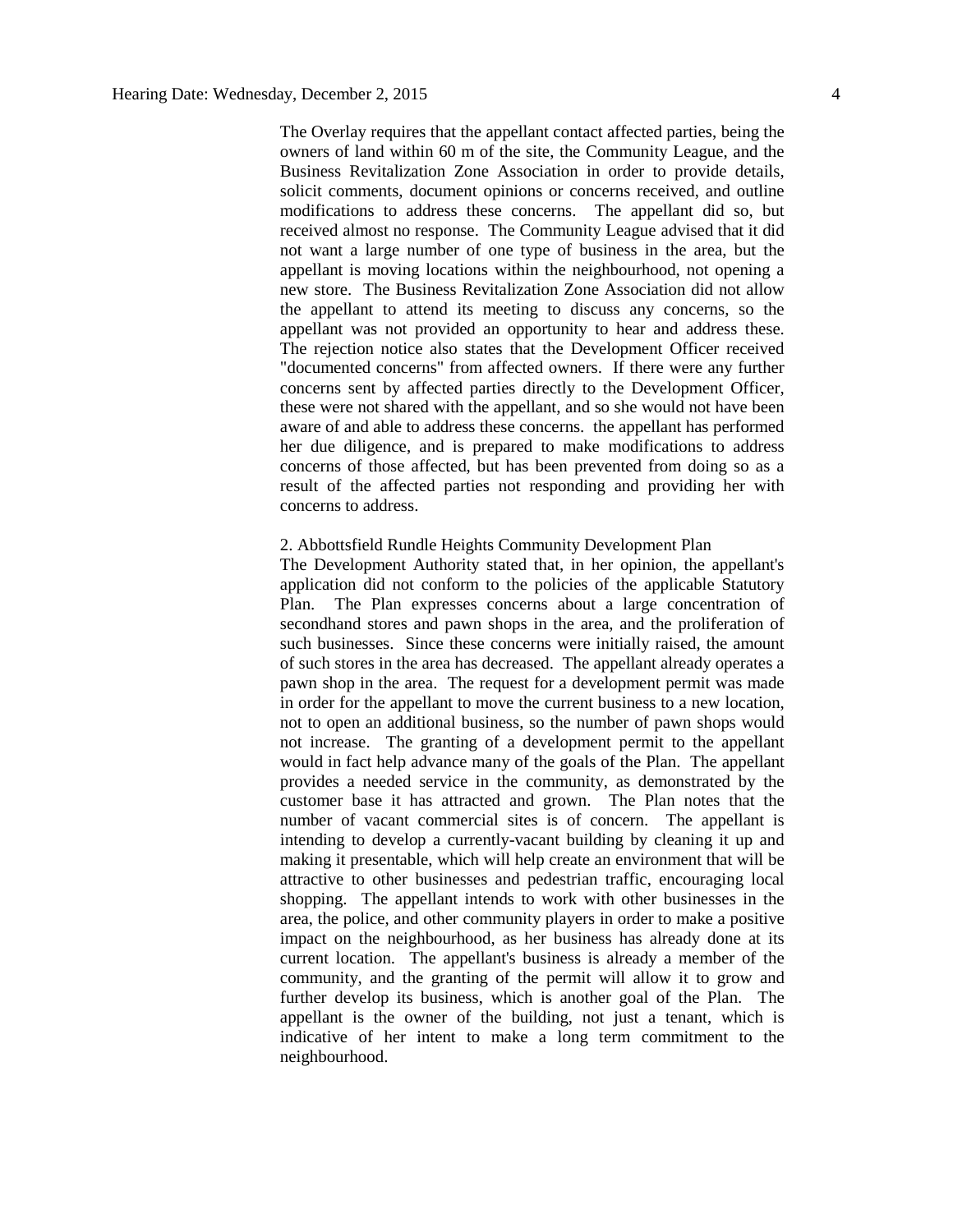The appellant had purchased the building at issue, on the basis of not expecting any problem with the granting of the permit. The refusal to grant a permit will therefore be detrimental to the appellant and cause business losses. The appellant respectfully submits that she has complied with the Overlay and Statutory Plan, and in these circumstances the appeal should be allowed and the development permit granted. [unedited]

## *General Matters*

The *Municipal Government Act*, RSA 2000, c M-26 states the following:

## **Grounds for Appeal**

**685(1)** If a development authority

- (a) fails or refuses to issue a development permit to a person,
- (b) issues a development permit subject to conditions, or
- (c) issues an order under section 645,

the person applying for the permit or affected by the order under section 645 may appeal to the subdivision and development appeal board.

## **Appeals**

…

- **686(1)** A development appeal to a subdivision and development appeal board is commenced by filing a notice of the appeal, containing reasons, with the board within 14 days,
	- (a) in the case of an appeal made by a person referred to in section 685(1), after
		- (i) the date on which the person is notified of the order or decision or the issuance of the development permit, or

The decision of the Development Authority was dated October 29, 2015. The Notice of Appeal Period expired on November 12, 2015, and the Notice of Appeal was filed on November 9, 2015.

#### **General Provisions from the** *Edmonton Zoning Bylaw:*

Section 330.1 states that the **General Purpose** of the **CB1 Low Intensity Business Zone** is:

… to provide for low intensity commercial, office and service uses located along arterial roadways that border residential areas.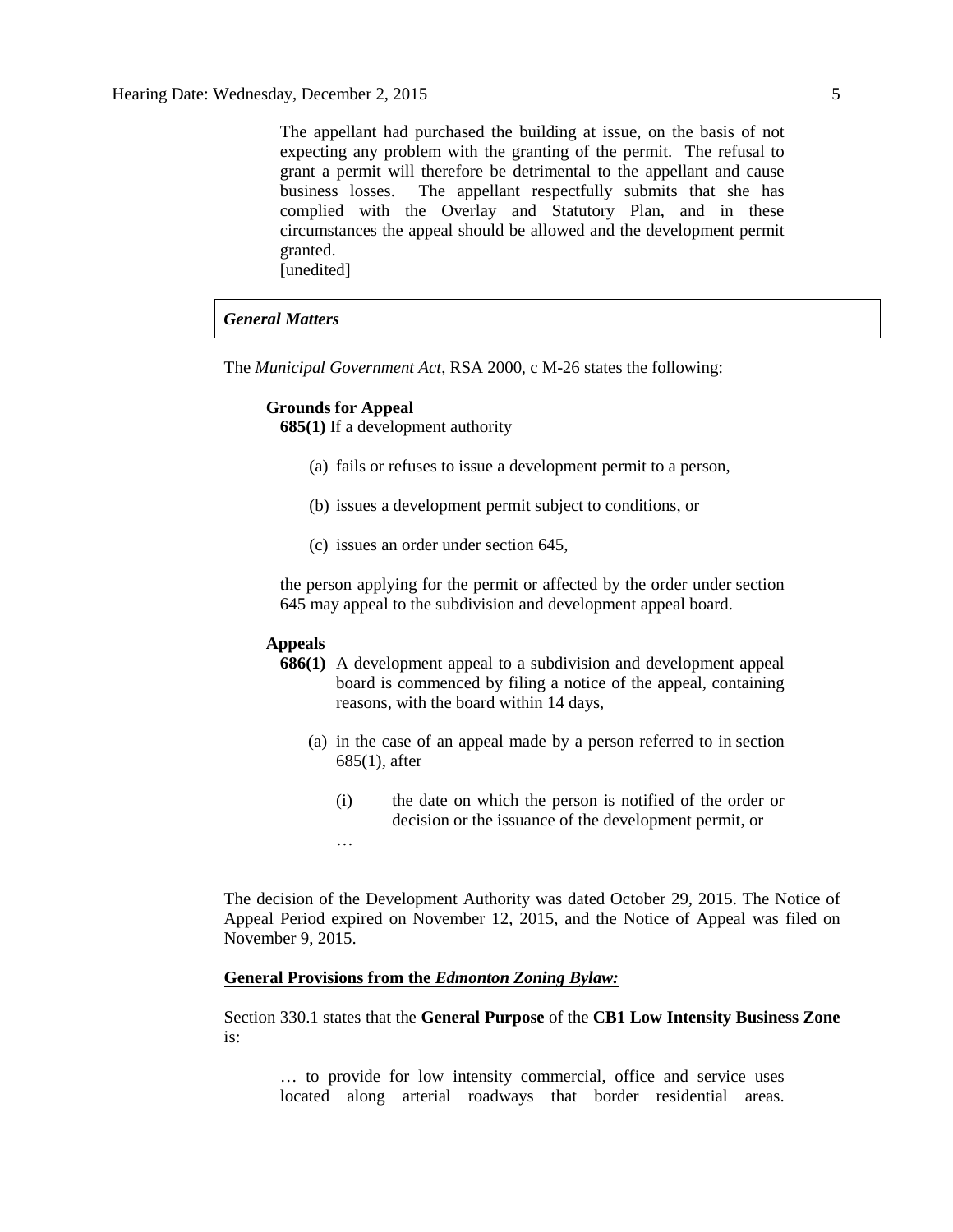Development shall be sensitive and in scale with existing development along the commercial street and any surrounding residential neighbourhood.

Under Section 330.3(26), **Pawn Stores** are a **Discretionary Use** under the CB1 Low Intensity Business Zone.

Section 7.4(40) states:

**Pawn Stores** means development used to provide secured loans in exchange for goods offered as collateral, including the sale of such goods. This Use Class may also include the minor repair of goods sold on-Site. Typical Uses include the resale of clothing, jewelry, stereos, household goods and musical instruments in pawn. This Use Class does not include the sale of used vehicles, recreation craft or construction and industrial equipment, and does not include Flea Markets or Secondhand Stores.

## Section 818.1 states that the **General Purpose** of the **Secondhand Stores and Pawn Stores Overlay** is:

…to supplement the regulations of Commercial Zones regarding Secondhand Stores and Pawn Stores in order to require parties interested in developing such Uses to consult with surrounding property owners, prior to applying for a Development Permit.

## *Appropriateness of Proposed Use*

Section 818.3 addresses the **Development Regulations** with respect to the **Secondhand Stores and Pawn Stores Overlay** as follows:

When there is a Development Application for Secondhand Stores or Pawn Stores:

- 1. the applicant shall contact the affected parties, being each assessed owner of land wholly or partly located within a distance of 60.0 m of the Site of the proposed development and the President of each affected Community League and the President of each Business Revitalization Zone Association operating within the distance described above, at least 21 days prior to submission of a Development Application;
- 2. the applicant shall outline, to the affected parties, the details of the application and solicit their comments on the application;
- 3. the applicant shall document any opinions or concerns, expressed by the affected parties, and what modifications were made to address their concerns; and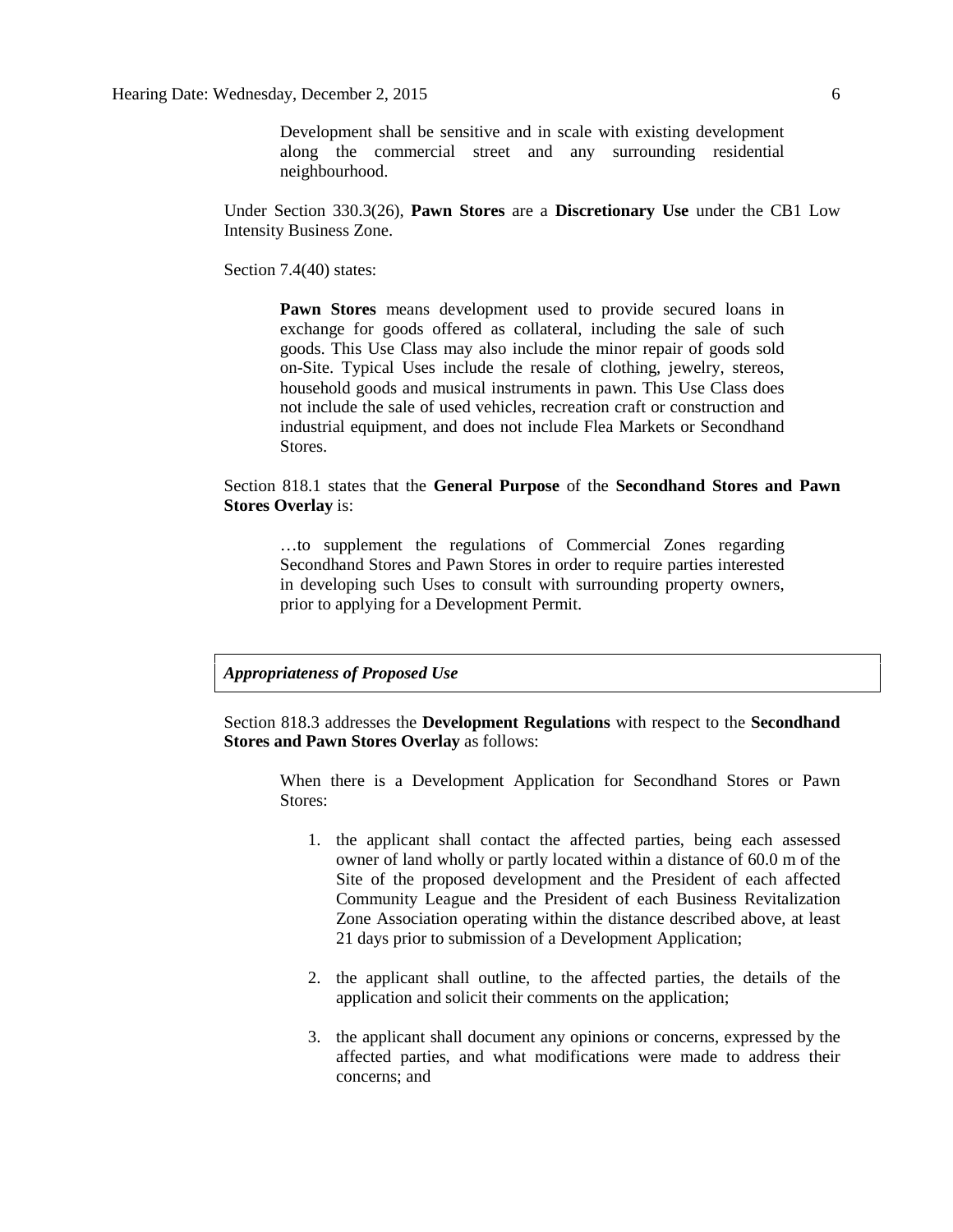4. the applicant shall submit this documentation as part of the Development Application.

## **Development Officer's Decision**

1) The proposed Discretionary Use, a Pawn Store, would unduly interfere with the amenities of the neighbourhood, and materially interfere with or affect the use, enjoyment or value of neighbouring properties. The Development Officer has received documented concerns by affected parties contacted in accordance to Section 818.3 of the Secondhand Stores and Pawn Stores Overlay. In the opinion of the Development Authority the proposed development, a Pawn Store, does not conform to the policies of the applicable Statutory Plan, specifically the Abottsfield Rundle Heights Community Development Plan. [unedited]

## **Board Officer's Comments**

The decision of the Development Officer states, in part: "the proposed development, a Pawn Store, does not conform to the policies of the applicable Statutory Plan, specifically the Abottsfield Rundle Heights Community Development Plan."

Section 616(dd) of the *Municipal Government Act* defines "statutory plan" as follows:

"statutory plan" means an intermunicipal development plan, a municipal development plan, an area structure plan and an area redevelopment plan *adopted by a municipality under Division 4*; [emphasis added]

Division 4 stipulates that statutory plans are adopted by bylaw, as follows:

## **Intermunicipal development plan**

**631(1)** Two or more councils may, *by each passing a bylaw*… adopt an intermunicipal development plan…

### **Municipal development plan**

**632(1)** A council of a municipality with a population of 3500 or more must *by bylaw* adopt a municipal development plan.

### **Area structure plan**

**633(1)** For the purpose of providing a framework for subsequent subdivision and development of an area of land, a council may *by bylaw* adopt an area structure plan.

## **Area redevelopment plans**

**634** A council may

#### …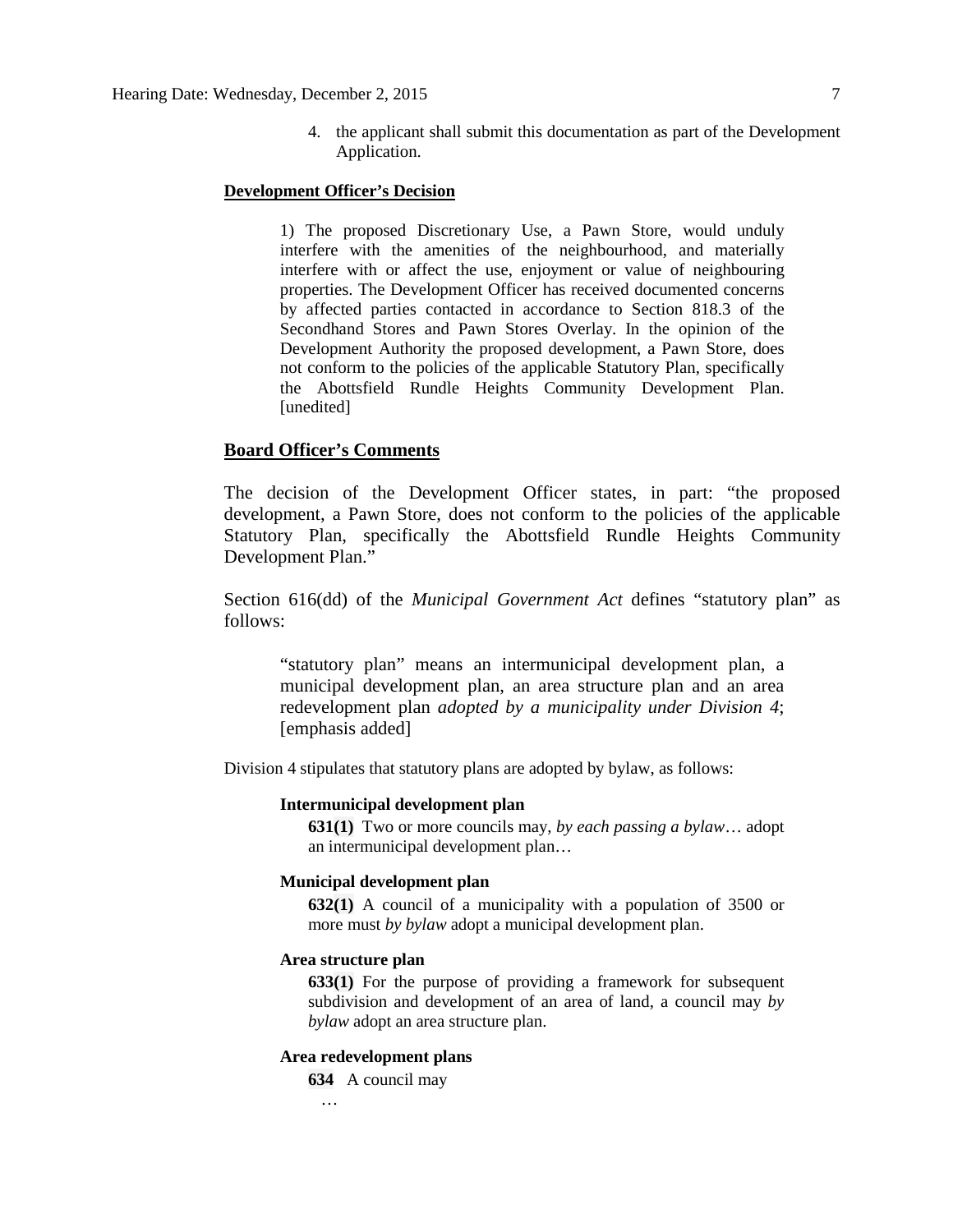(b) adopt, *by bylaw*, an area redevelopment plan…

However, Section 6.1(96) of the land use bylaw currently in effect, the *Edmonton Zoning Bylaw 12800*, states:

> **Statutory Plan** means for the purpose of this Bylaw only, any plan defined as a Statutory Plan by the Municipal Government Act, or any planning policy document approved by City Council by resolution having specific impact on a defined geographic area such as a neighbourhood.

The Board Officer notes that the Abbotsfield/Rundle Heights Community Development Plan was approved by City Council by Resolution on October 21, 1996.

Section 687(3) of the *Municipal Government Act* states:

In determining an appeal, the subdivision and development appeal board

…

- *(a.1) must comply with the land use policies and statutory plans and, subject to clause (d), the land use bylaw in effect;* [emphasis added]
- …
- (d) may make an order or decision or issue or confirm the issue of a development permit even though the proposed development does not comply with the land use bylaw if, in its opinion,
	- (i) the proposed development would not
		- (A) unduly interfere with the amenities of the neighbourhood, or
		- (B) materially interfere with or affect the use, enjoyment or value of neighbouring parcels of land,

and

(ii) the proposed development conforms with the use prescribed for that land or building in the land use bylaw.

The Board Officer notes that the definition of Statutory Plan in the land use bylaw – which the Board must comply with, pursuant to Section  $687(3)(a.1)$  – differs from the definition in the *Municipal Government Act*, which is the Appeal Board's enabling legislation.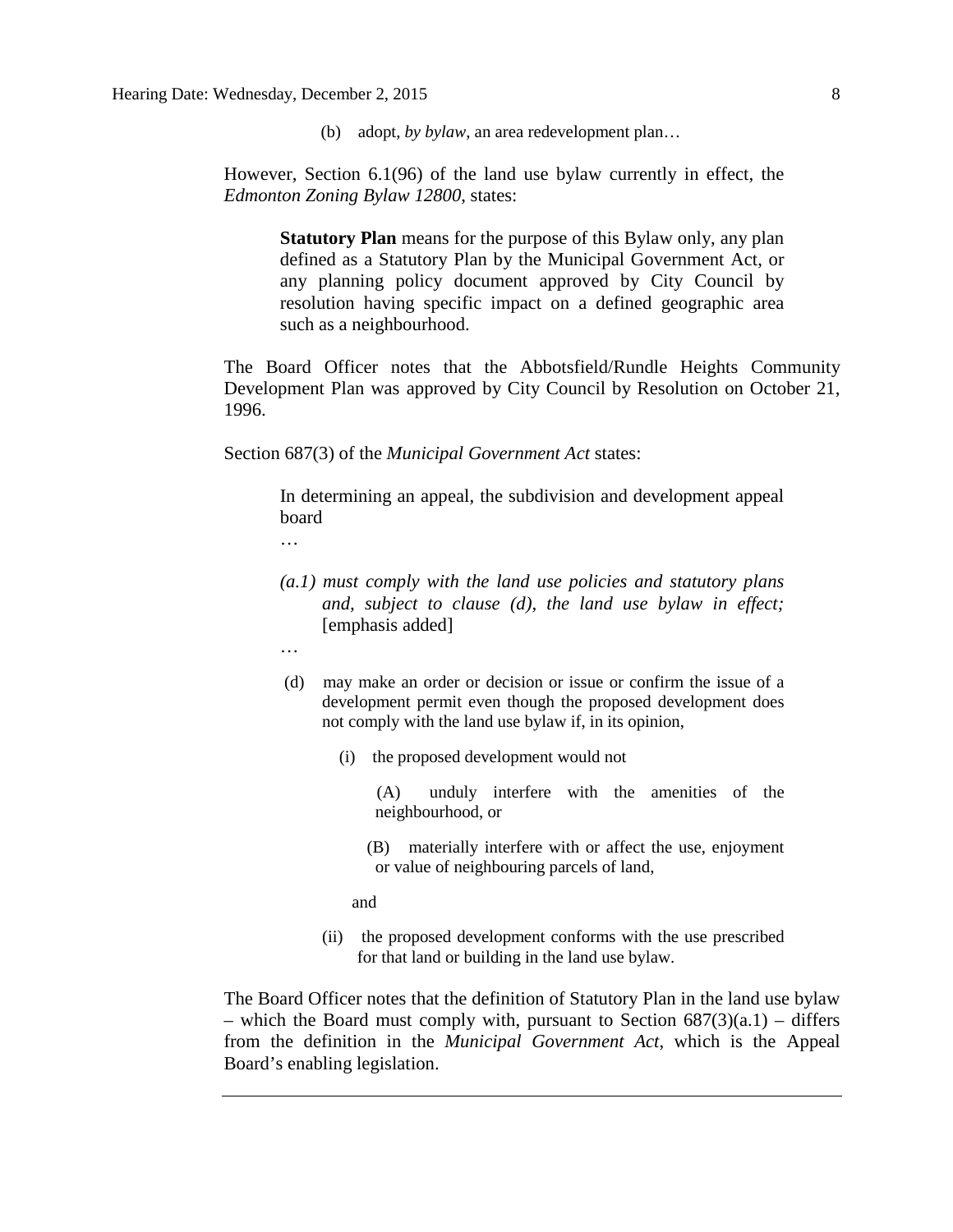## Notice to Applicant/Appellant

Provincial legislation requires that the Subdivision and Development Appeal Board issue its official decision in writing within fifteen days of the conclusion of the hearing. Bylaw No. 11136 requires that a verbal announcement of the Board's decision shall be made at the conclusion of the hearing of an appeal, but the verbal decision is not final nor binding on the Board until the decision has been given in writing in accordance with the *Municipal Government Act.*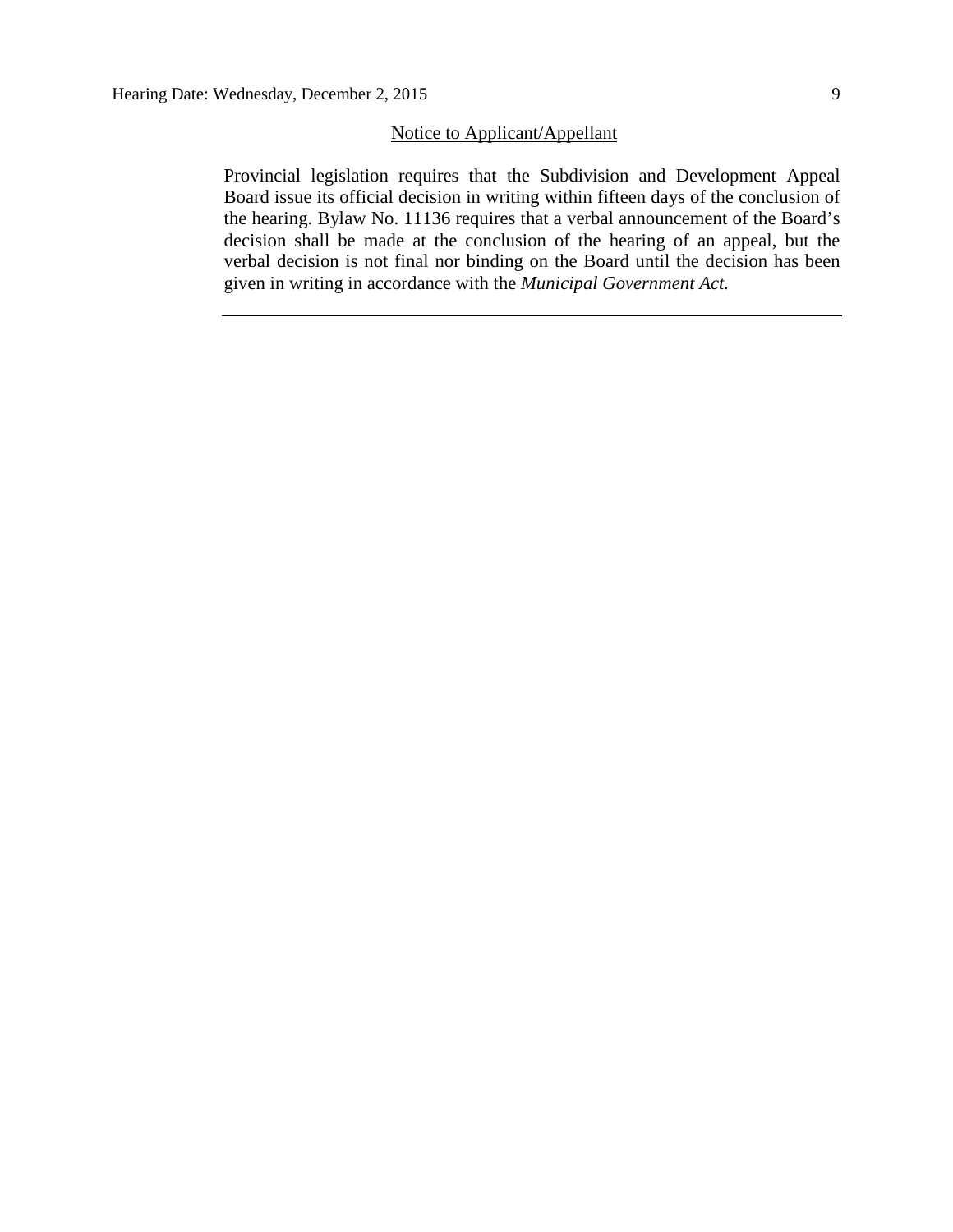| <b>mönton</b>                                                                                                                          |                    |                                 |                                                               | Project Number: 180713836-001<br><b>Application Date:</b><br>OCT 09, 2015<br>Printed:<br>November 25, 2015 at 2:37 PM                                                                                                                                                                                                                                                                                                                                                                                                  |
|----------------------------------------------------------------------------------------------------------------------------------------|--------------------|---------------------------------|---------------------------------------------------------------|------------------------------------------------------------------------------------------------------------------------------------------------------------------------------------------------------------------------------------------------------------------------------------------------------------------------------------------------------------------------------------------------------------------------------------------------------------------------------------------------------------------------|
|                                                                                                                                        |                    | <b>Application for</b>          |                                                               | $1$ of $1$<br>Page:                                                                                                                                                                                                                                                                                                                                                                                                                                                                                                    |
|                                                                                                                                        |                    | <b>Major Development Permit</b> |                                                               |                                                                                                                                                                                                                                                                                                                                                                                                                                                                                                                        |
| This document is a Development Permit Decision for the development application described below.                                        |                    |                                 |                                                               |                                                                                                                                                                                                                                                                                                                                                                                                                                                                                                                        |
| <b>Applicant</b>                                                                                                                       |                    |                                 |                                                               | Property Address(es) and Legal Description(s)                                                                                                                                                                                                                                                                                                                                                                                                                                                                          |
|                                                                                                                                        |                    |                                 | 4603 - 118 AVENUE NW                                          | Plan 7242AH Blk 2 Lots 23-24                                                                                                                                                                                                                                                                                                                                                                                                                                                                                           |
| CARLA ZOHNER                                                                                                                           |                    |                                 |                                                               |                                                                                                                                                                                                                                                                                                                                                                                                                                                                                                                        |
|                                                                                                                                        |                    |                                 | <b>Specific Address(es)</b><br>Entryway: 4603 - 118 AVENUE NW |                                                                                                                                                                                                                                                                                                                                                                                                                                                                                                                        |
| <b>Scope of Application</b><br>To change the Use of a General Retail Stores to a Pawn Stores and to construct interior alterations.    |                    |                                 |                                                               |                                                                                                                                                                                                                                                                                                                                                                                                                                                                                                                        |
| <b>Permit Details</b>                                                                                                                  |                    |                                 |                                                               |                                                                                                                                                                                                                                                                                                                                                                                                                                                                                                                        |
| Class of Permit: Class B                                                                                                               |                    |                                 | <b>Contact Person:</b>                                        |                                                                                                                                                                                                                                                                                                                                                                                                                                                                                                                        |
| Gross Floor Area (sq.m.): 299.04                                                                                                       |                    |                                 | Lot Grading Needed?: N                                        |                                                                                                                                                                                                                                                                                                                                                                                                                                                                                                                        |
| New Sewer Service Required: N                                                                                                          |                    |                                 | NumberOfMainFloorDwellings: 0                                 |                                                                                                                                                                                                                                                                                                                                                                                                                                                                                                                        |
| Site Area (sq. m.): 580.66                                                                                                             |                    |                                 |                                                               | Stat. Plan Overlay/Annex Area: Secondhand Stores Section 818                                                                                                                                                                                                                                                                                                                                                                                                                                                           |
| I/We certify that the above noted details are correct.                                                                                 |                    |                                 |                                                               |                                                                                                                                                                                                                                                                                                                                                                                                                                                                                                                        |
| Applicant signature:                                                                                                                   |                    |                                 |                                                               |                                                                                                                                                                                                                                                                                                                                                                                                                                                                                                                        |
| <b>Development Application Decision</b><br>Refused                                                                                     |                    |                                 |                                                               |                                                                                                                                                                                                                                                                                                                                                                                                                                                                                                                        |
| <b>Reason for Refusal</b><br>of the applicable Statutory Plan, specifically the Abottsfield Rundle Heights Community Development Plan. |                    |                                 |                                                               | 1) The proposed Discretionary Use, a Pawn Store, would unduly interfere with the amenities of the neighbourhood, and materially<br>interfere with or affect the use, enjoyment or value of neighbouring properties. The Development Officer has received<br>documented concerns by affected parties contacted in accordance to Section 818.3 of the Secondhand Stores and Pawn Stores<br>Overlay. In the opinion of the Development Authority the proposed development, a Pawn Store, does not conform to the policies |
| <b>Rights of Appeal</b><br>Chapter 24, Section 683 through 689 of the Municipal Government Amendment Act.                              |                    |                                 |                                                               | The Applicant has the right of appeal within 14 days of receiving notice of the Development Application Decision, as outlined in                                                                                                                                                                                                                                                                                                                                                                                       |
| Issue Date: Oct 29, 2015 Development Authority: PEACOCK, ERICA                                                                         |                    |                                 |                                                               | Signature:                                                                                                                                                                                                                                                                                                                                                                                                                                                                                                             |
| Fees                                                                                                                                   |                    |                                 |                                                               |                                                                                                                                                                                                                                                                                                                                                                                                                                                                                                                        |
|                                                                                                                                        | <b>Fee Amount</b>  | <b>Amount Paid</b>              | Receipt#                                                      | <b>Date Paid</b>                                                                                                                                                                                                                                                                                                                                                                                                                                                                                                       |
| Major Dev. Application Fee                                                                                                             | \$316.00           | \$316.00                        | 02810262                                                      | Oct 09, 2015                                                                                                                                                                                                                                                                                                                                                                                                                                                                                                           |
| <b>DP Notification Fee</b><br><b>Total GST Amount:</b>                                                                                 | \$100.00<br>\$0.00 |                                 |                                                               |                                                                                                                                                                                                                                                                                                                                                                                                                                                                                                                        |
| <b>Totals for Permit:</b>                                                                                                              | \$416.00           | \$316.00                        |                                                               |                                                                                                                                                                                                                                                                                                                                                                                                                                                                                                                        |
| (\$100.00 outstanding)                                                                                                                 |                    |                                 |                                                               |                                                                                                                                                                                                                                                                                                                                                                                                                                                                                                                        |
|                                                                                                                                        |                    |                                 |                                                               |                                                                                                                                                                                                                                                                                                                                                                                                                                                                                                                        |
|                                                                                                                                        |                    | <b>THIS IS NOT A PERMIT</b>     |                                                               |                                                                                                                                                                                                                                                                                                                                                                                                                                                                                                                        |
|                                                                                                                                        |                    |                                 |                                                               |                                                                                                                                                                                                                                                                                                                                                                                                                                                                                                                        |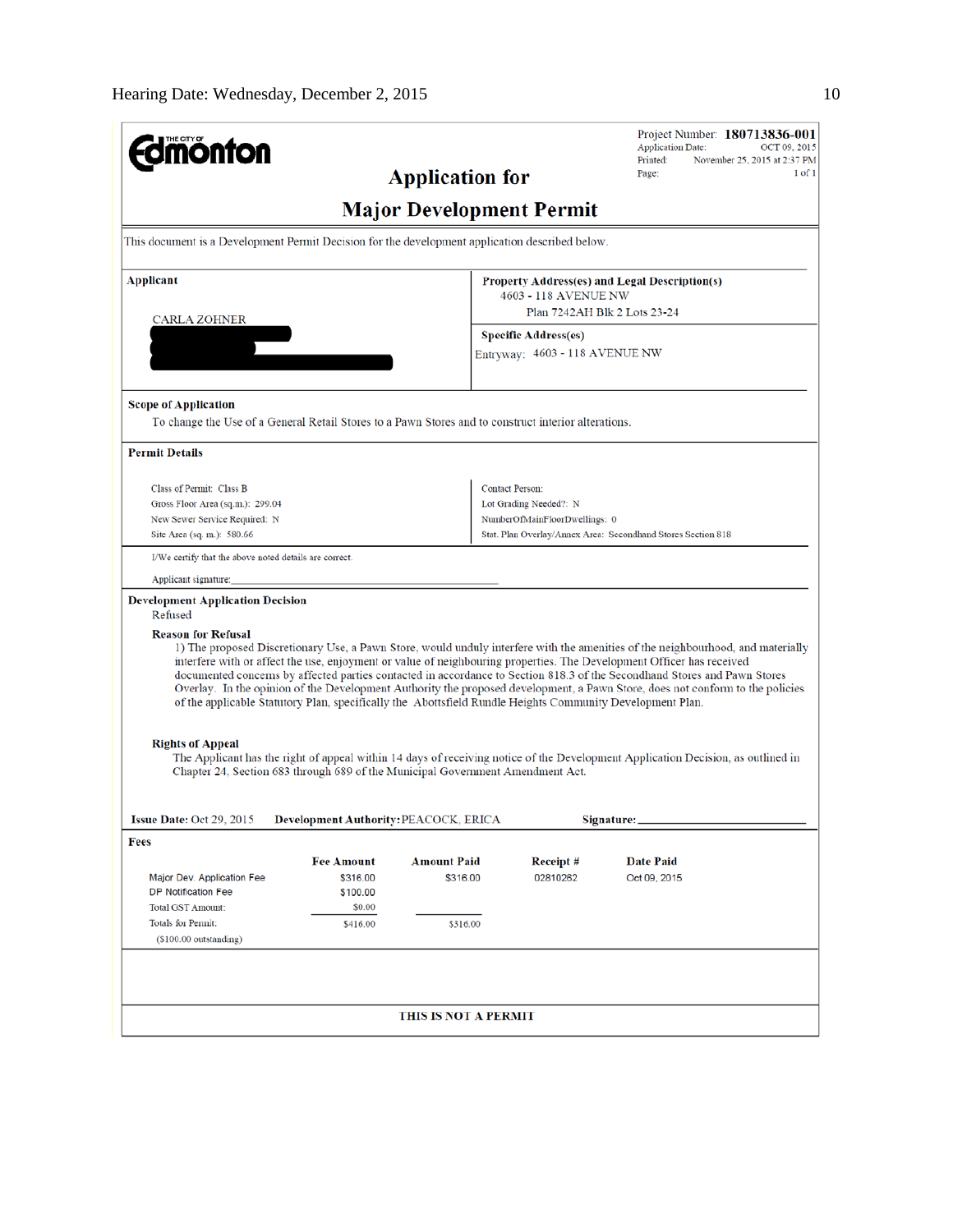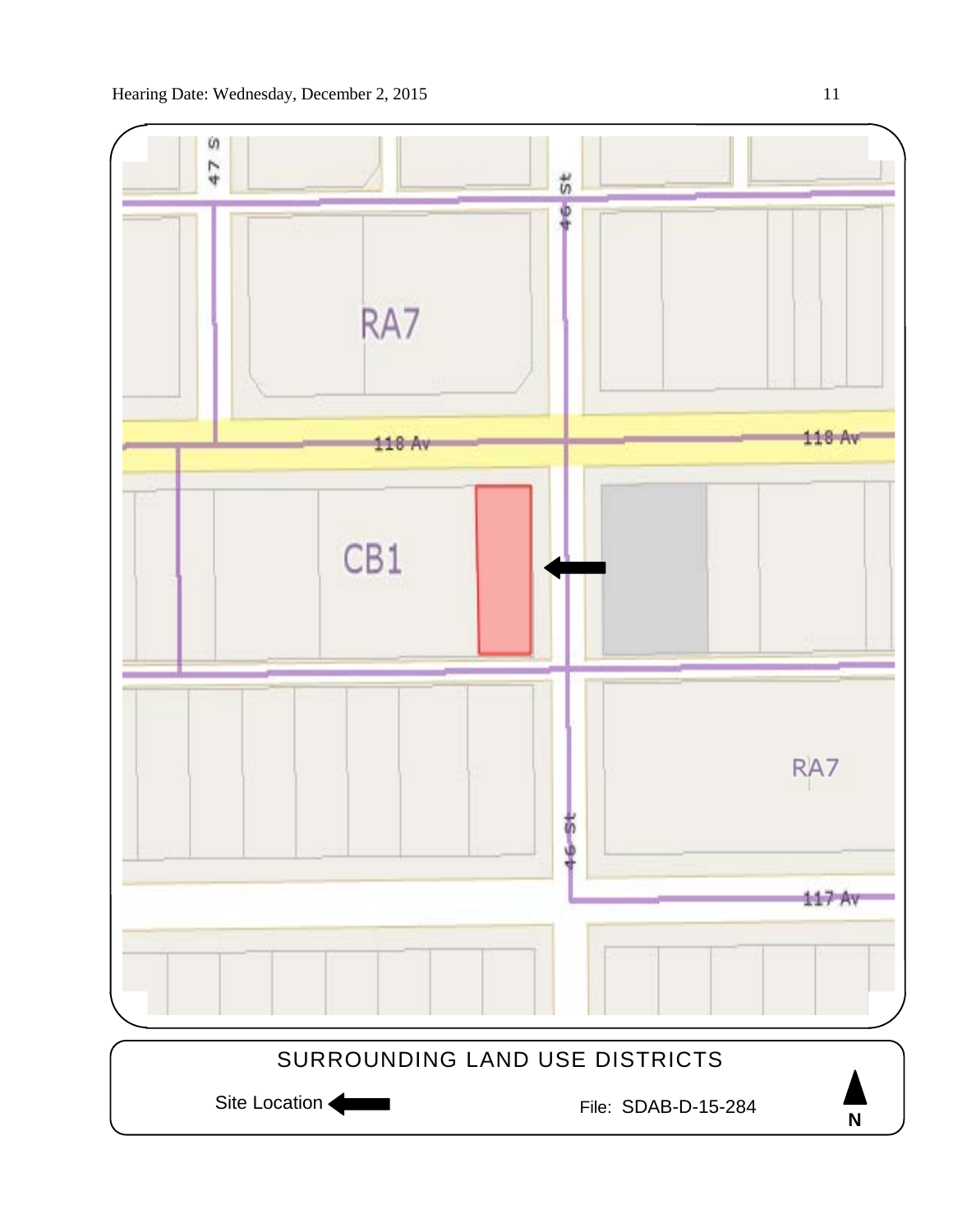| <b>ITEM II: 1:00 P.M.</b> |                                                        | FILE: SDAB-D-15-285                                                                                                                                                                                                                                                                 |
|---------------------------|--------------------------------------------------------|-------------------------------------------------------------------------------------------------------------------------------------------------------------------------------------------------------------------------------------------------------------------------------------|
|                           | AN APPEAL FROM THE DECISION OF THE DEVELOPMENT OFFICER |                                                                                                                                                                                                                                                                                     |
|                           | <b>APPELLANT:</b>                                      |                                                                                                                                                                                                                                                                                     |
|                           | <b>APPLICATION NO.:</b>                                | 158040859-001                                                                                                                                                                                                                                                                       |
|                           | <b>ADDRESS OF APPELLANT:</b>                           | $9256 - 34$ Avenue NW                                                                                                                                                                                                                                                               |
|                           | <b>APPLICATION TO:</b>                                 | Convert an existing Single Detached<br>House into a Child Care Services Use<br>building (60 Children, 2-12 to18<br>months, 6-19 months to 3 years, 32-3<br>to 4 years, 20- above 4.5 years) and to<br>interior<br>and<br>construct<br>exterior<br>alterations<br>(Sakaw<br>Daycare) |
|                           | <b>DECISION OF THE</b><br>DEVELOPMENT AUTHORITY:       | Refused                                                                                                                                                                                                                                                                             |
|                           | <b>DECISION DATE:</b>                                  | November 9, 2015                                                                                                                                                                                                                                                                    |
|                           | <b>DATE OF APPEAL:</b>                                 | November 10, 2015                                                                                                                                                                                                                                                                   |
|                           | MUNICIPAL DESCRIPTION<br>OF SUBJECT PROPERTY:          | $5739 - 11A$ Avenue NW                                                                                                                                                                                                                                                              |
|                           | <b>LEGAL DESCRIPTION:</b>                              | Plan 9122524 Blk 35 Lot 108                                                                                                                                                                                                                                                         |
|                           | ZONE:                                                  | RF1 Single Detached Residential Zone                                                                                                                                                                                                                                                |
|                           | <b>OVERLAYS:</b>                                       | N/A                                                                                                                                                                                                                                                                                 |
|                           | <b>STATUTORY PLANS IN EFFECT:</b>                      | N/A                                                                                                                                                                                                                                                                                 |

## *Grounds for Appeal*

The Appellant provided the following reasons for appealing the decision of the Development Authority:

- The Development Permit has been refused for the reason of available parking spots.
- The appellant has completed parking justification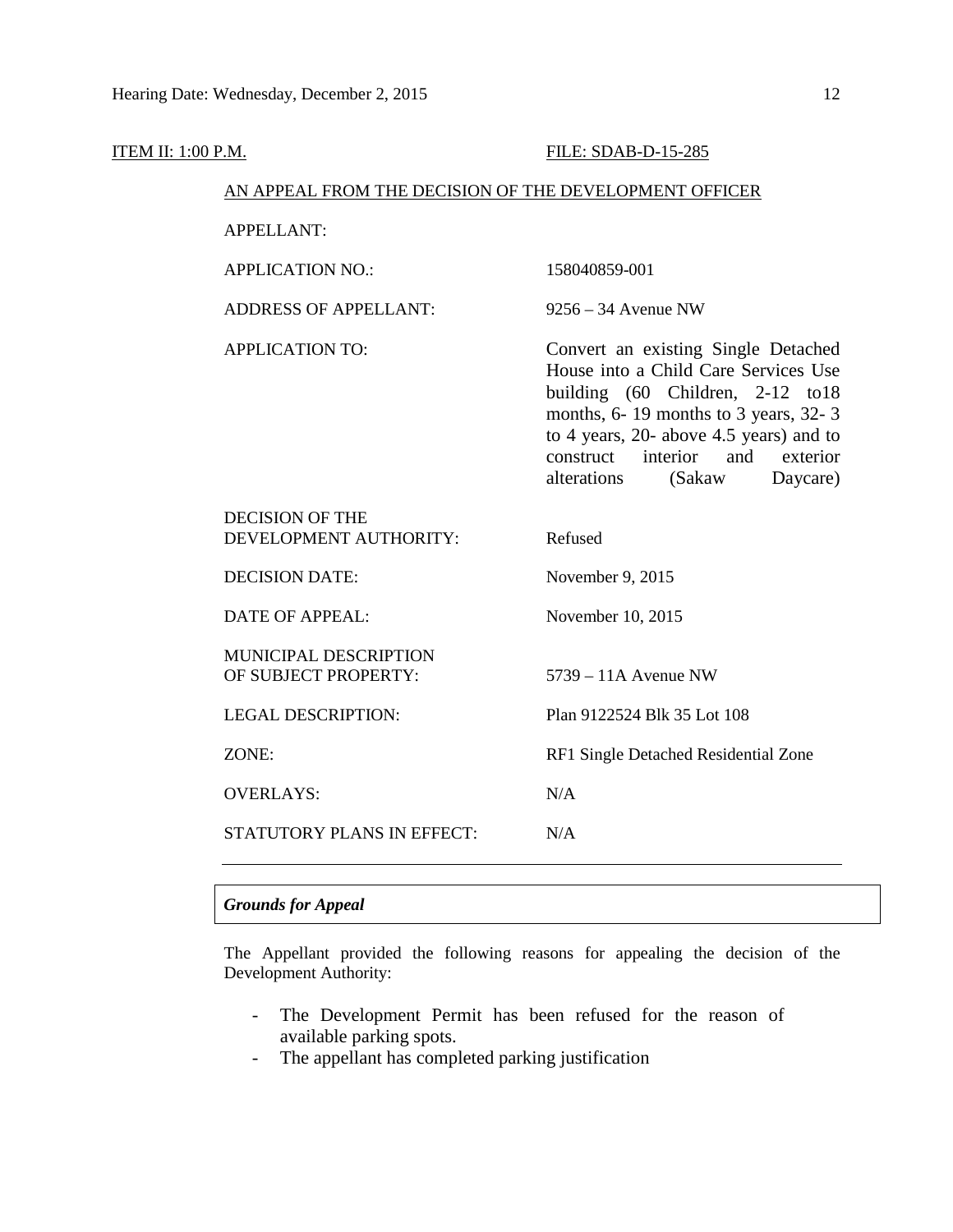The appellant has community support; there is a requirement of daycare due to increased child capacity and increased boundaries of the school. [unedited]

## *General Matters*

### **Appeal Information:**

The *Municipal Government Act*, RSA 2000, c M-26 states the following:

#### **Grounds for Appeal**

**685(1)** If a development authority

- (a) fails or refuses to issue a development permit to a person,
- (b) issues a development permit subject to conditions, or
- (c) issues an order under section 645,

the person applying for the permit or affected by the order under section 645 may appeal to the subdivision and development appeal board.

#### **Appeals**

…

- **686(1)** A development appeal to a subdivision and development appeal board is commenced by filing a notice of the appeal, containing reasons, with the board within 14 days,
	- a. in the case of an appeal made by a person referred to in section 685(1), after
		- (i) the date on which the person is notified of the order or decision or the issuance of the development permit, or

The decision of the Development Authority was dated November 9, 2015. The Notice of Appeal Period expired on November 23, 2015, and the Notice of Appeal was filed on November 10, 2015.

### **General Provisions from the** *Edmonton Zoning Bylaw:*

Section 110.1 states that the **General Purpose** of the **RF1 Single Detached Residential Zone** is:

…to provide for Single Detached Housing while allowing other forms of small scale housing in the form of Secondary Suites, Semi-detached Housing and Duplex Housing under certain conditions.

Under Section 110.3(1), **Child Care Services** are a **Discretionary Use** under the RF1 Single Detached Residential Zone.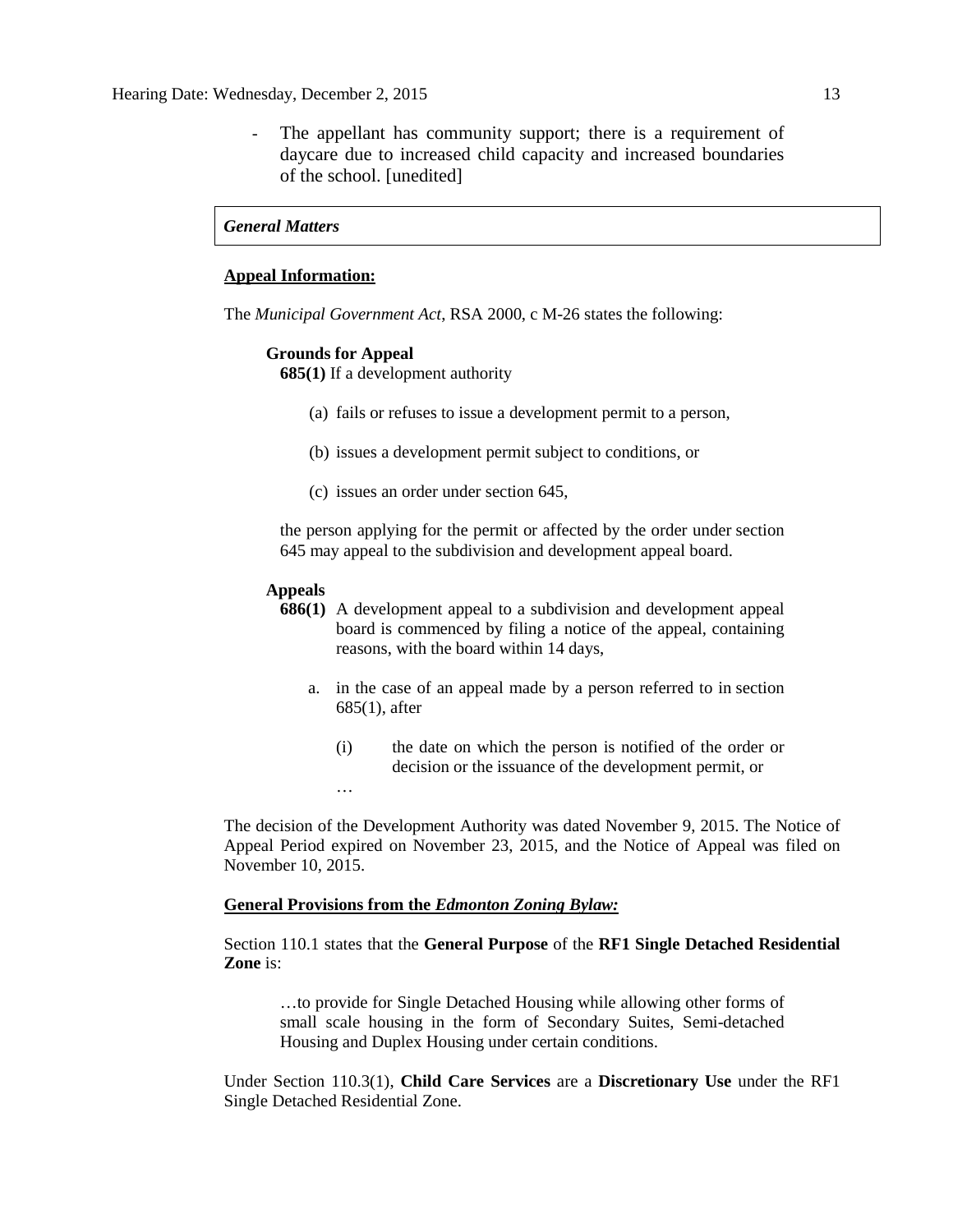Section 7.8(2) states:

**Child Care Services** means a development intended to provide care, educational activities and supervision for groups of seven or more children under 13 years of age during the day or evening, but does not generally include overnight accommodation. This Use Class typically includes daycare centres; out-of-school care centres; preschools; and dayhomes (providing child care within the care provider's residence).

## *Child Care Service Parking Requirements: On-Site Drop-off*

Section 80(6) states:

A Child Care Service shall comply with the following regulations:

…

- 6. parking shall be provided according to the regulations outlined in Schedule 1 to Section 54 of this Bylaw. In addition, drop-off parking shall be provided as follows:
	- a. a separate on-site drop-off area shall be provided at the rate of 2 drop-off spaces for up to 10 children, plus 1 additional space for every 10 additional children;

#### **Development Officer's Decision**

…

1. Section 80(6) - Parking shall be provided according to the regulations outlined in Schedule 1 to Section 54 of this Bylaw. In addition, a separate on-site drop-off area shall be provided at the rate of 2 drop-off spaces for up to 10 children, plus 1 additional space for every 10 additional children.

Required: 7 on-site drop-off Proposed: 1 on-site drop-off Deficient: 6 on-site drop-off [unedited]

*Child Care Service Parking Requirements: Drop-off Space* 

Section 80(6) states:

A Child Care Service shall comply with the following regulations:

…

6. parking shall be provided according to the regulations outlined in Schedule 1 to Section 54 of this Bylaw. In addition, drop-off parking shall be provided as follows: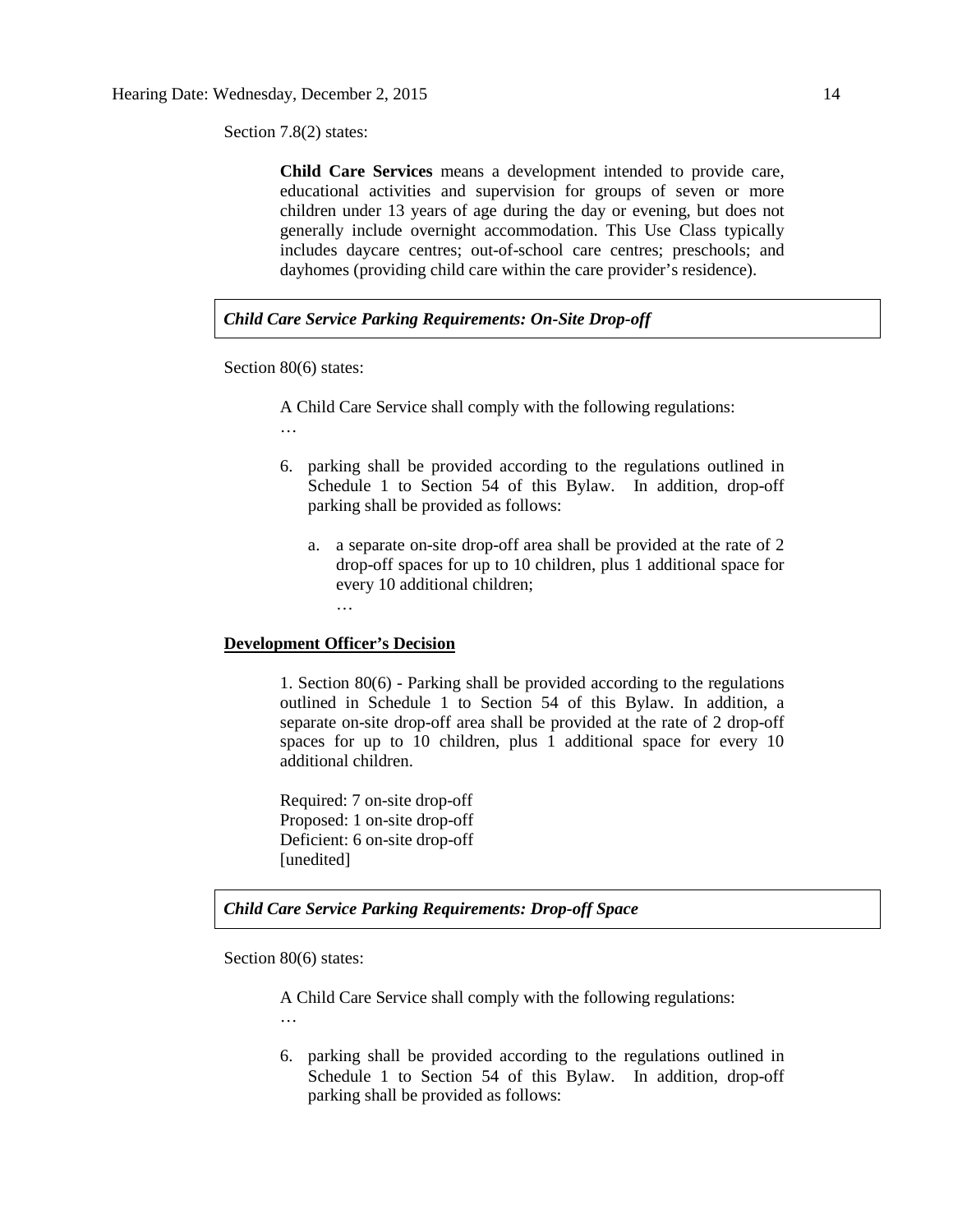a. …

b. each drop-off space shall be a minimum of 2.6 m in width and a minimum of 5.5 m in length; and

c. …

## **Development Officer's Decision**

4. Section 80(6)(b) - Each drop-off space shall be a minimum of 2.6 m in width and a minimum of 5.5 m in length.

- The two on-site drop off spaces, located adjacent to the entrance of the Site, are not a minimum of 5.5 m in length.

*Child Care Service Parking Requirements: Employee Parking* 



|                                          | Schedule 1(A) Areas outside of the Downtown Special Area                                                                                                                                                                           |
|------------------------------------------|------------------------------------------------------------------------------------------------------------------------------------------------------------------------------------------------------------------------------------|
| <b>Use of Building or</b><br><b>Site</b> | <b>Minimum Number of Parking Spaces or</b><br><b>Garage Spaces Required</b>                                                                                                                                                        |
|                                          | <b>Community, Educational, Recreational and Cultural Service Use Classes</b>                                                                                                                                                       |
| 31. Child Care Services                  | 1 parking space for the first 2 employees, plus<br>0.5 spaces per additional employee                                                                                                                                              |
|                                          | Except:<br>Dayhomes (providing care to 7 or more<br>a.<br>children within the residence of the child care<br>provider):                                                                                                            |
|                                          | 1 parking space per non-resident employee, in<br>addition to parking required for Primary<br>Dwelling.                                                                                                                             |
|                                          | Where a Front Yard driveway provides access to<br>a parking space that is not within the Front Yard,<br>the Development Officer may consider this<br>driveway as the provision of a second car<br>parking space that is in tandem. |

## **Development Officer's Decision**

1. Section 80(6) - Parking shall be provided according to the regulations outlined in Schedule 1 to Section 54 of this Bylaw. In addition, a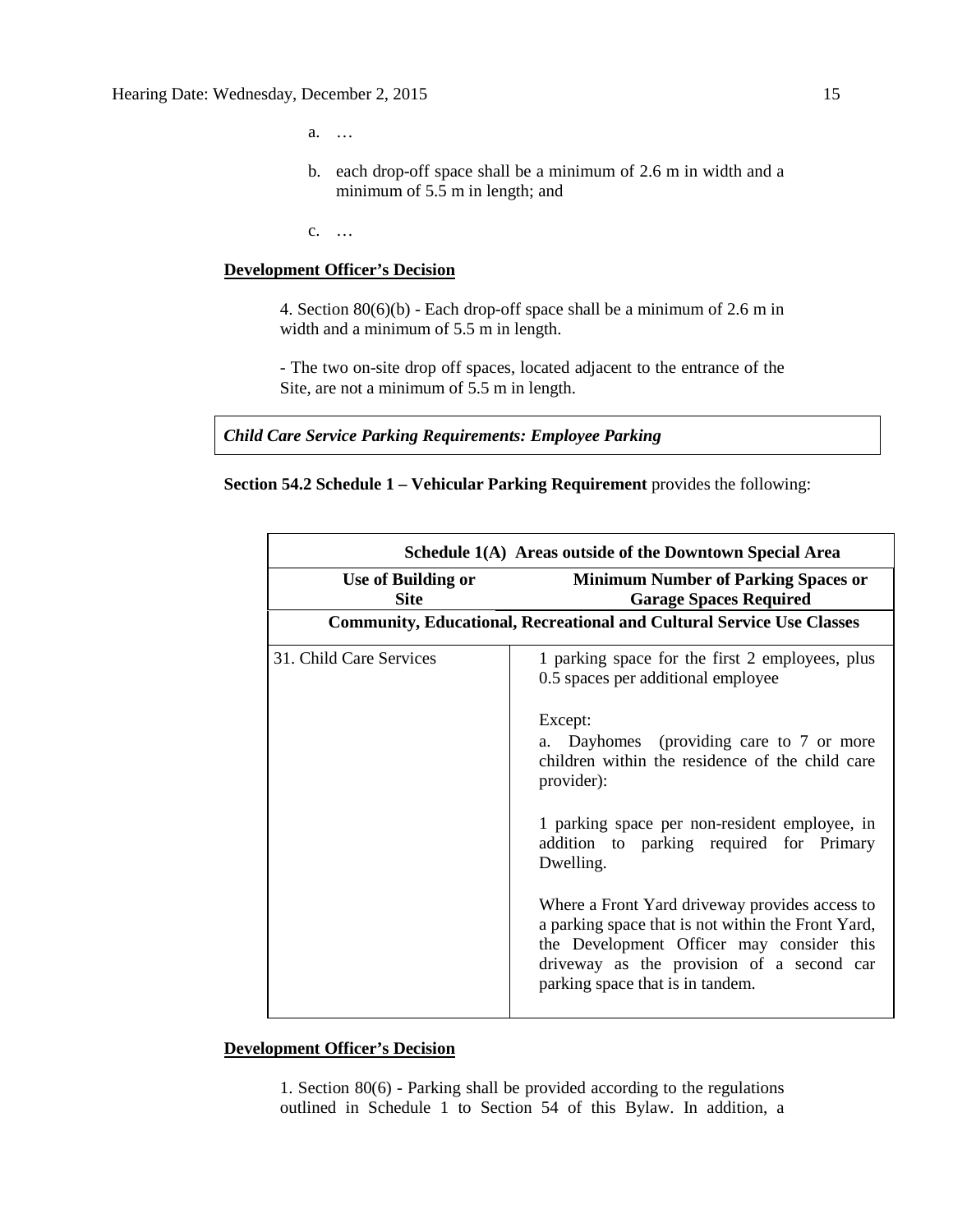separate on-site drop-off area shall be provided at the rate of 2 drop-off spaces for up to 10 children, plus 1 additional space for every 10 additional children.

Required: 7 on-site drop-off Proposed: 1 on-site drop-off Deficient: 6 on-site drop-off

## *Tandem Parking*

Section 54.1(2)(f) states: "Unless otherwise specified in this Bylaw, no required parking spaces shall be provided as Tandem Parking."

Section 6.1(100) states: "**Tandem Parking** means two parking spaces, one behind the other, with a common or shared point of access to the manoeuvring aisle".

#### **Development Officer's Determination:**

3. Section 54.1(2)(f) - Unless otherwise specified in this Bylaw, no required parking spaces shall be provided as Tandem Parking.

- The arrangement of parking on the Site is considered to be in tandem.

*Loading Spaces Requirement* 

**Section 54.4 Schedule 3 – Loading Spaces Requirement** provides the following:

| <b>Use of Building or</b><br><b>Site</b>        | <b>Total Floor Area of</b><br><b>Building</b>        | Minimum Number of<br>loading Spaces Required |
|-------------------------------------------------|------------------------------------------------------|----------------------------------------------|
| 1. Any development<br>within the                | Less than 465 $m2$                                   |                                              |
| Commercial or<br>Industrial Use                 | 465 m <sup>2</sup> to 2 300 m2                       | $\mathcal{D}_{\mathcal{L}}$                  |
| Classes, excluding<br>Professional,             | Each additional 2 300 $m^2$ ,<br>or fraction thereof | additional                                   |
| Financial and Office<br><b>Support Services</b> |                                                      |                                              |
| 2. Any development<br>within the                | Up to 2 800 $m2$                                     | 1                                            |
| Residential-Related,<br>Basic Services or       | Each additional 2 800 $m2$                           | additional                                   |
| Community,<br>Educational,                      |                                                      |                                              |
| Recreational and<br>Cultural Service Use        |                                                      |                                              |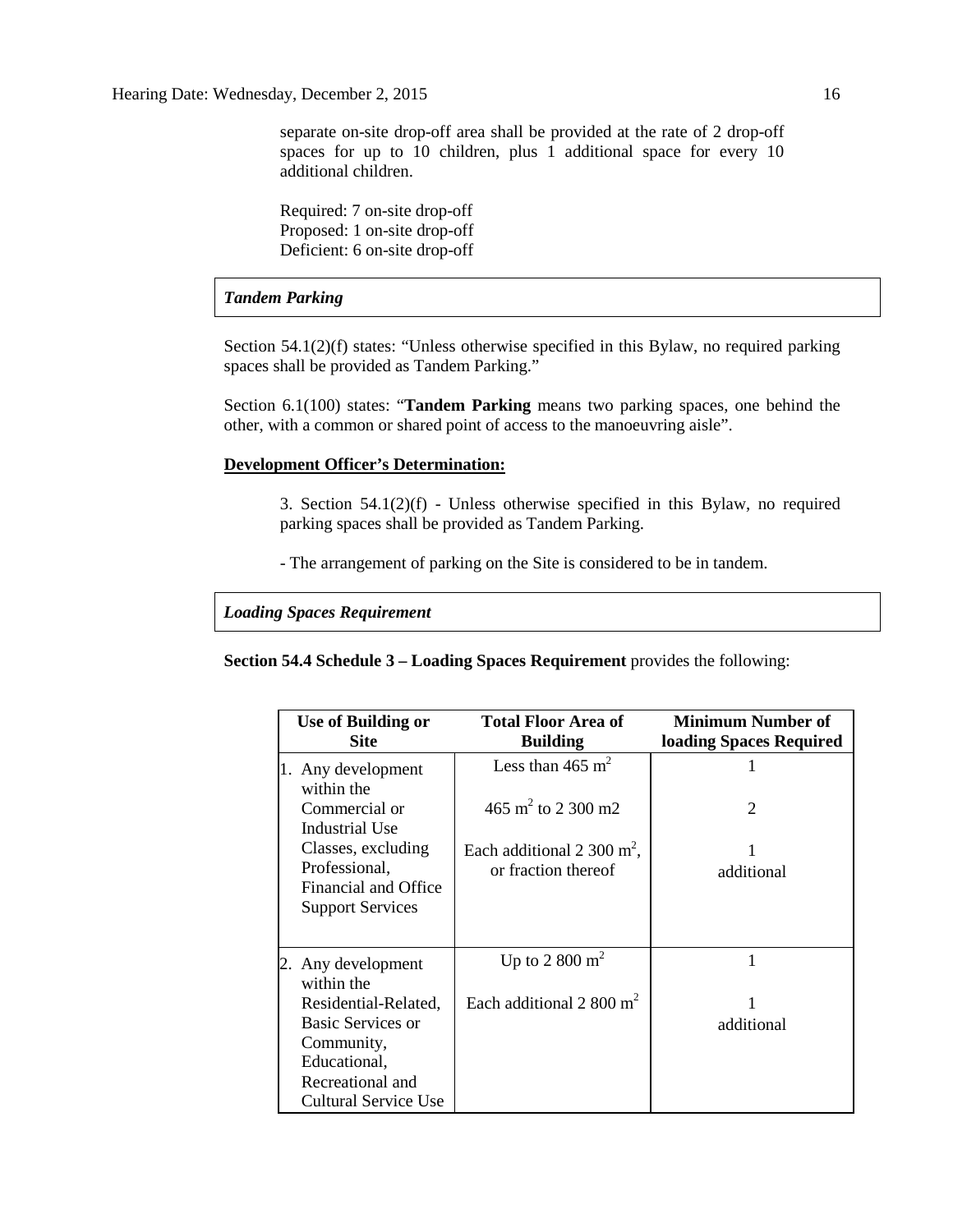| Classes and<br>Professional,<br>Financial and Office<br><b>Support Services</b> |  |
|---------------------------------------------------------------------------------|--|
|                                                                                 |  |

Note: The Development Permit states that the Gross Floor Area of the proposed development is  $260 \text{ m}^2$ .

## **Development Officer's Determination:**

5. Section 54.4, Schedule 3(2) - The proposed development requires one loading spaces (9.0 m x 3.0 m) provided in accordance with Section 54.4.

Proposed: 0 Deficient: 1

## Notice to Applicant/Appellant

Provincial legislation requires that the Subdivision and Development Appeal Board issue its official decision in writing within fifteen days of the conclusion of the hearing. Bylaw No. 11136 requires that a verbal announcement of the Board's decision shall be made at the conclusion of the hearing of an appeal, but the verbal decision is not final nor binding on the Board until the decision has been given in writing in accordance with the *Municipal Government Act.*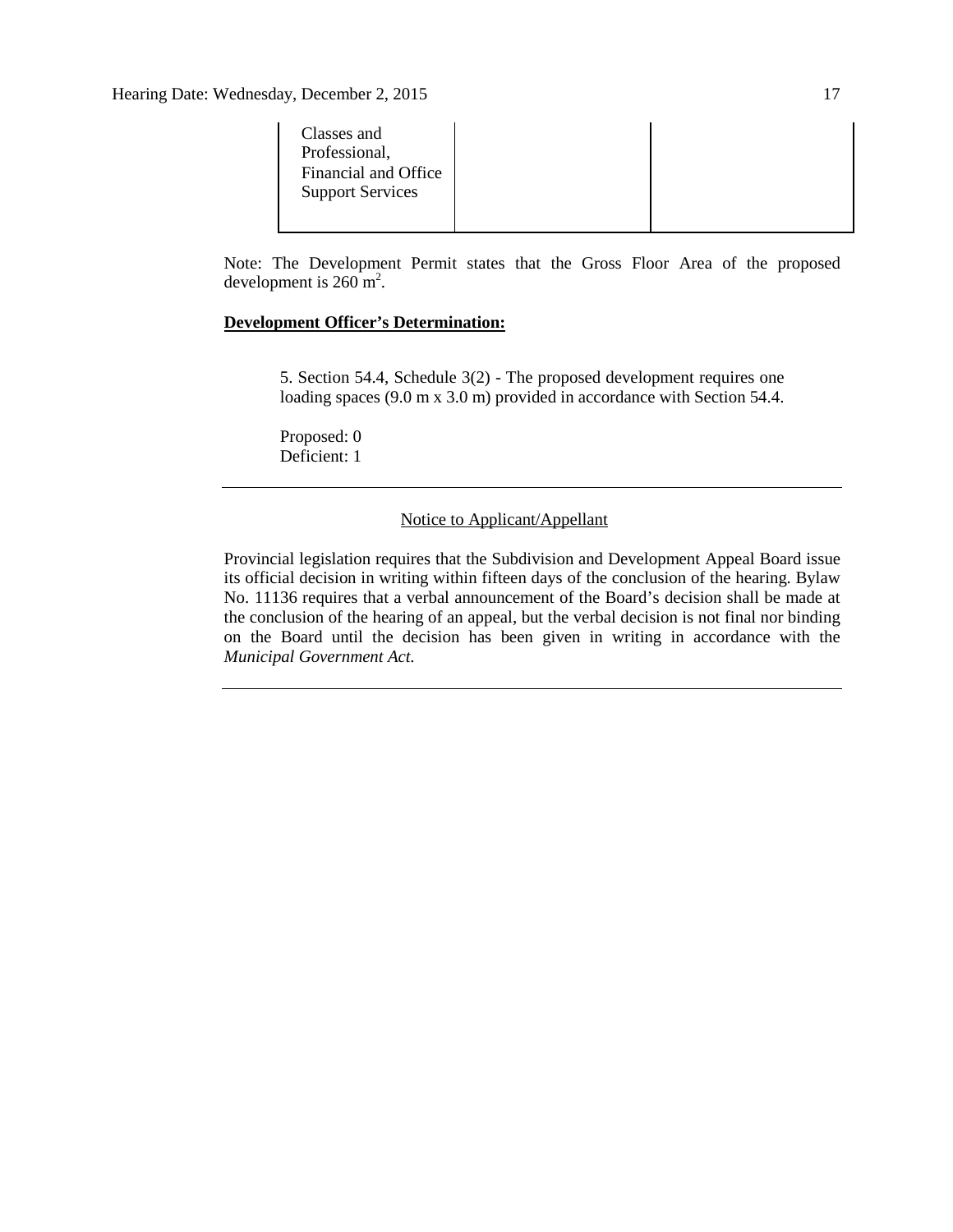| November 26, 2015 at 3:15 PM<br>Page:<br>$1$ of $2$<br><b>Application for</b>                                                                                                                                                                  |  |  |  |
|------------------------------------------------------------------------------------------------------------------------------------------------------------------------------------------------------------------------------------------------|--|--|--|
|                                                                                                                                                                                                                                                |  |  |  |
| <b>Major Development Permit</b>                                                                                                                                                                                                                |  |  |  |
| This document is a Development Permit Decision for the development application described below.                                                                                                                                                |  |  |  |
| Property Address(es) and Legal Description(s)                                                                                                                                                                                                  |  |  |  |
| 5739 - 11A AVENUE NW<br>Plan 9122524 Blk 35 Lot 108                                                                                                                                                                                            |  |  |  |
| <b>Specific Address(es)</b>                                                                                                                                                                                                                    |  |  |  |
| 5739 - 11A AVENUE NW<br>Suite:                                                                                                                                                                                                                 |  |  |  |
| Entryway: 5739 - 11A AVENUE NW                                                                                                                                                                                                                 |  |  |  |
| Building: 5739 - 11A AVENUE NW                                                                                                                                                                                                                 |  |  |  |
|                                                                                                                                                                                                                                                |  |  |  |
| To convert an existing Single Detached House into a Child Care Services Use building (60 Children, 2-12-18 months, 6-19<br>months-3 yrs, 32 - 3-4.5 yrs, 20 - above 4.5 yrs) and to construct interior and exterior alterations(Sakaw Daycare) |  |  |  |
|                                                                                                                                                                                                                                                |  |  |  |
| <b>Contact Person:</b>                                                                                                                                                                                                                         |  |  |  |
| Lot Grading Needed?: N                                                                                                                                                                                                                         |  |  |  |
| NumberOfMainFloorDwellings: 0                                                                                                                                                                                                                  |  |  |  |
| Stat. Plan Overlay/Annex Area: (none)                                                                                                                                                                                                          |  |  |  |
|                                                                                                                                                                                                                                                |  |  |  |
|                                                                                                                                                                                                                                                |  |  |  |
|                                                                                                                                                                                                                                                |  |  |  |
| THIS IS NOT A PERMIT                                                                                                                                                                                                                           |  |  |  |
|                                                                                                                                                                                                                                                |  |  |  |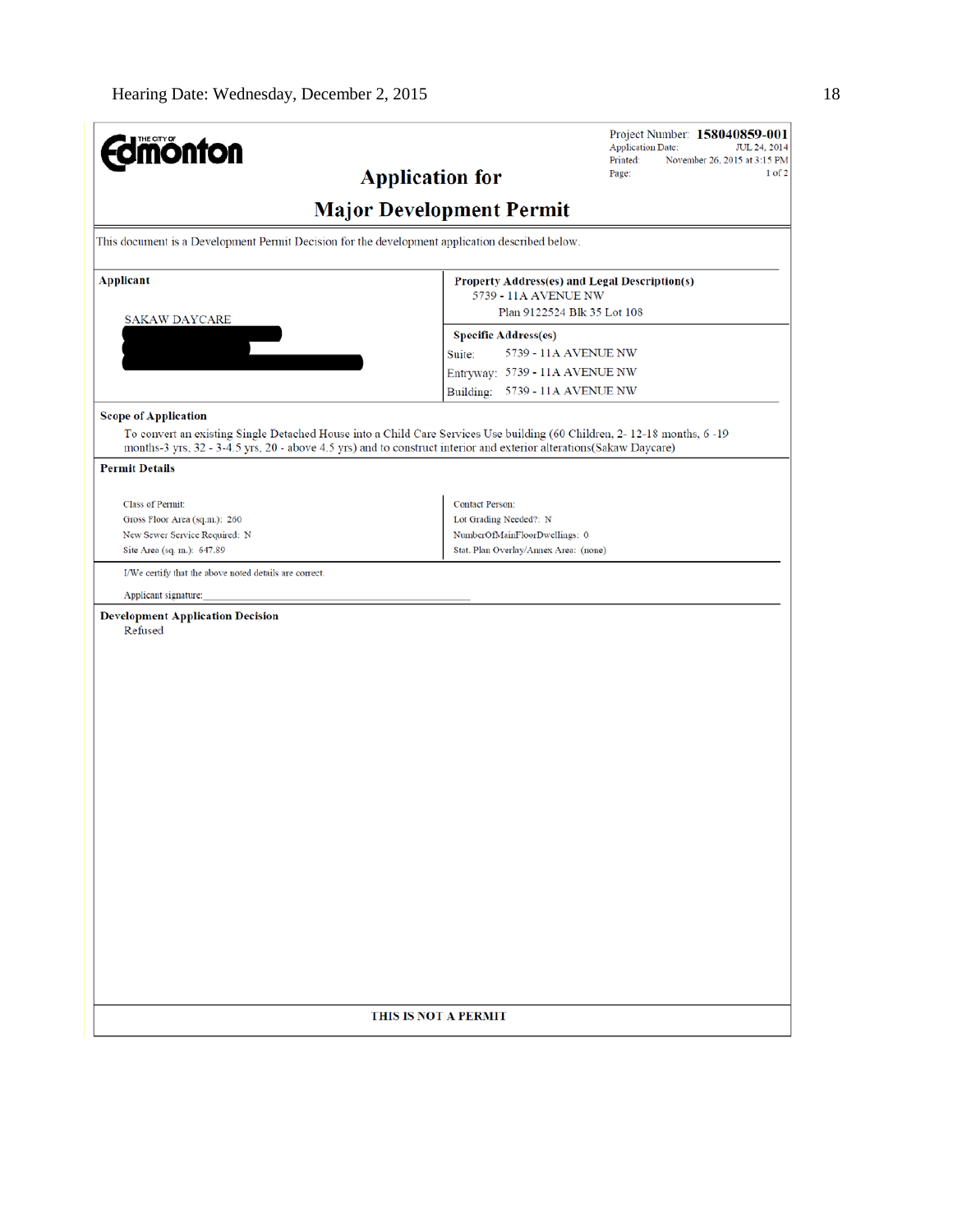| THE CITY OF<br><b>nonton</b>                                                                  |                                       |                                                                                                      |          | Project Number: 158040859-001<br><b>Application Date:</b><br>JUL 24, 2014                                                                                                                                                                                                  |
|-----------------------------------------------------------------------------------------------|---------------------------------------|------------------------------------------------------------------------------------------------------|----------|----------------------------------------------------------------------------------------------------------------------------------------------------------------------------------------------------------------------------------------------------------------------------|
|                                                                                               |                                       |                                                                                                      |          | Printed:<br>November 26, 2015 at 3:15 PM<br>$2$ of $2$<br>Page:                                                                                                                                                                                                            |
|                                                                                               |                                       | <b>Application for</b>                                                                               |          |                                                                                                                                                                                                                                                                            |
|                                                                                               |                                       | <b>Major Development Permit</b>                                                                      |          |                                                                                                                                                                                                                                                                            |
| <b>Reason for Refusal</b><br>space for every 10 additional children.                          |                                       |                                                                                                      |          | 1. Section 80(6) - Parking shall be provided according to the regulations outlined in Schedule 1 to Section 54 of this Bylaw. In<br>addition, a separate on-site drop-off area shall be provided at the rate of 2 drop-off spaces for up to 10 children, plus 1 additional |
| Required: 7 on-site drop-off<br>Proposed: 1 on-site drop-off<br>Deficient: 6 on-site drop-off |                                       |                                                                                                      |          |                                                                                                                                                                                                                                                                            |
| additional employee.                                                                          |                                       |                                                                                                      |          | 2. Section 54.2, Schedule 1(31) - Child Care Services require 1 parking space for the first 2 employees, plus 0.5 spaces per                                                                                                                                               |
| Required: 4.0<br>Proposed: 3.0<br>Deficient: 1.0                                              |                                       |                                                                                                      |          |                                                                                                                                                                                                                                                                            |
|                                                                                               |                                       | located on the driveway are acceptable as the depth of the driveway will not accommodate 4 vehicles. |          | Note: Transportation Services has reviewed the proposal and associated site plan and objects to the development, based on the<br>proposed on-site parking deficiency of 7 parking stalls (provided 4 stalls; required 11 stalls). It should be noted that only 2 stalls    |
|                                                                                               |                                       |                                                                                                      |          | 3. Section 54.1(2)(f) - Unless otherwise specified in this Bylaw, no required parking spaces shall be provided as Tandem Parking.                                                                                                                                          |
|                                                                                               |                                       | - The arrangement of parking on the Site is considered to be in tandem.                              |          |                                                                                                                                                                                                                                                                            |
|                                                                                               |                                       |                                                                                                      |          | 4. Section $80(6)(b)$ - Each drop-off space shall be a minimum of 2.6 m in width and a minimum of 5.5 m in length.                                                                                                                                                         |
|                                                                                               |                                       |                                                                                                      |          | - The two on-site drop off spaces, located adjacent to the entrance of the Site, are not a minimum of 5.5 m in length.                                                                                                                                                     |
| with Section 54.4.                                                                            |                                       |                                                                                                      |          | 5. Section 54.4, Schedule $3(2)$ - The proposed development requires one loading spaces (9.0 m x 3.0 m) provided in accordance                                                                                                                                             |
| Proposed: 0<br>Deficient: 1                                                                   |                                       |                                                                                                      |          |                                                                                                                                                                                                                                                                            |
| <b>Rights of Appeal</b><br>Issue Date: Nov 09, 2015                                           | Development Authority: PEACOCK, ERICA | Chapter 24, Section 683 through 689 of the Municipal Government Amendment Act.                       |          | The Applicant has the right of appeal within 14 days of receiving notice of the Development Application Decision, as outlined in<br>Signature:                                                                                                                             |
| Fees                                                                                          |                                       |                                                                                                      |          |                                                                                                                                                                                                                                                                            |
|                                                                                               | <b>Fee Amount</b>                     | <b>Amount Paid</b>                                                                                   | Receipt# | <b>Date Paid</b>                                                                                                                                                                                                                                                           |
| Major Dev. Application Fee                                                                    | \$379.00                              | \$379.00                                                                                             | 01822534 | Jul 24, 2014                                                                                                                                                                                                                                                               |
| <b>Total GST Amount:</b><br><b>Totals for Permit:</b>                                         | \$0.00                                |                                                                                                      |          |                                                                                                                                                                                                                                                                            |
|                                                                                               | \$379.00                              | \$379.00                                                                                             |          |                                                                                                                                                                                                                                                                            |
|                                                                                               |                                       |                                                                                                      |          |                                                                                                                                                                                                                                                                            |
|                                                                                               |                                       |                                                                                                      |          |                                                                                                                                                                                                                                                                            |
|                                                                                               |                                       |                                                                                                      |          |                                                                                                                                                                                                                                                                            |
|                                                                                               |                                       |                                                                                                      |          |                                                                                                                                                                                                                                                                            |
|                                                                                               |                                       | THIS IS NOT A PERMIT                                                                                 |          |                                                                                                                                                                                                                                                                            |
|                                                                                               |                                       |                                                                                                      |          |                                                                                                                                                                                                                                                                            |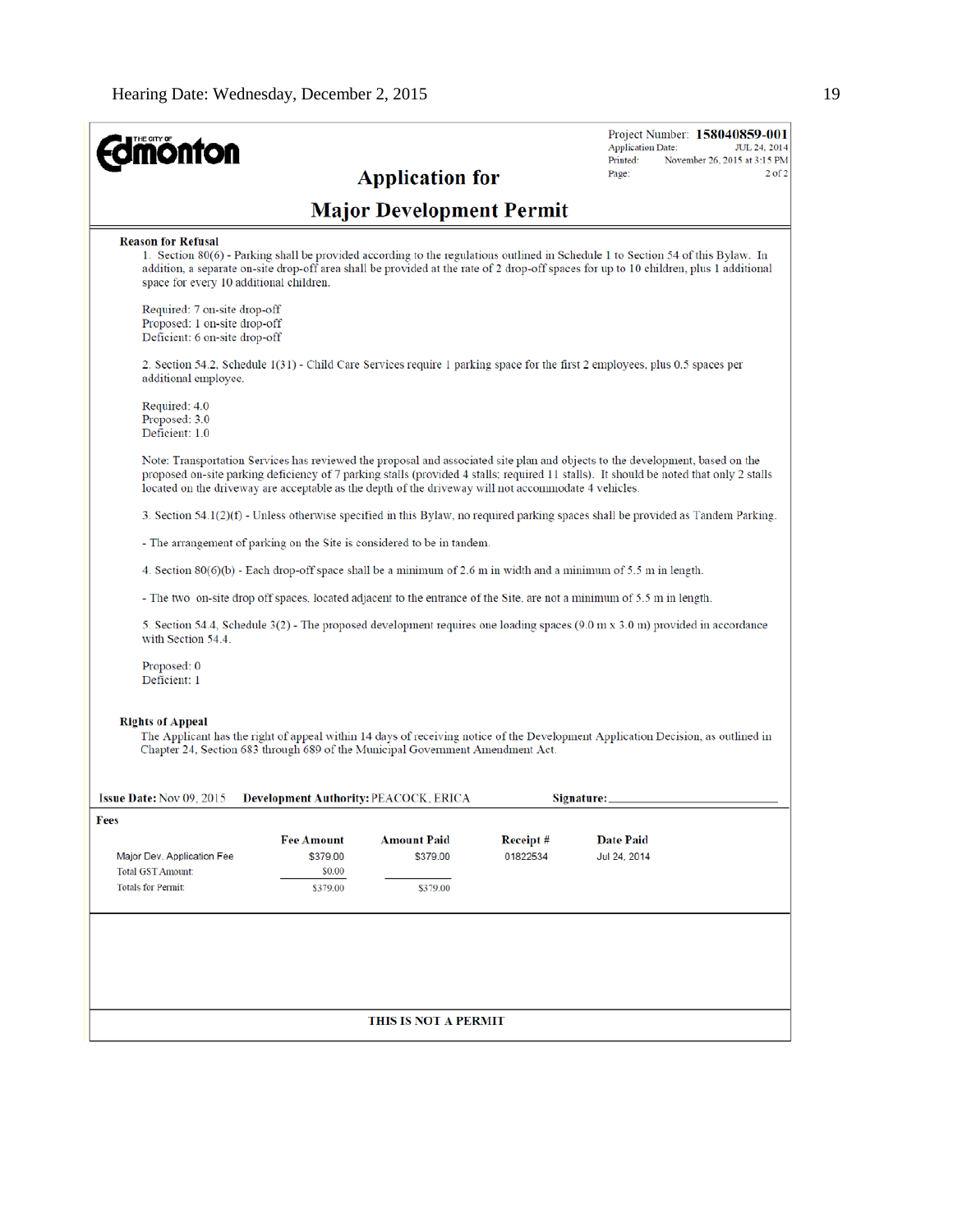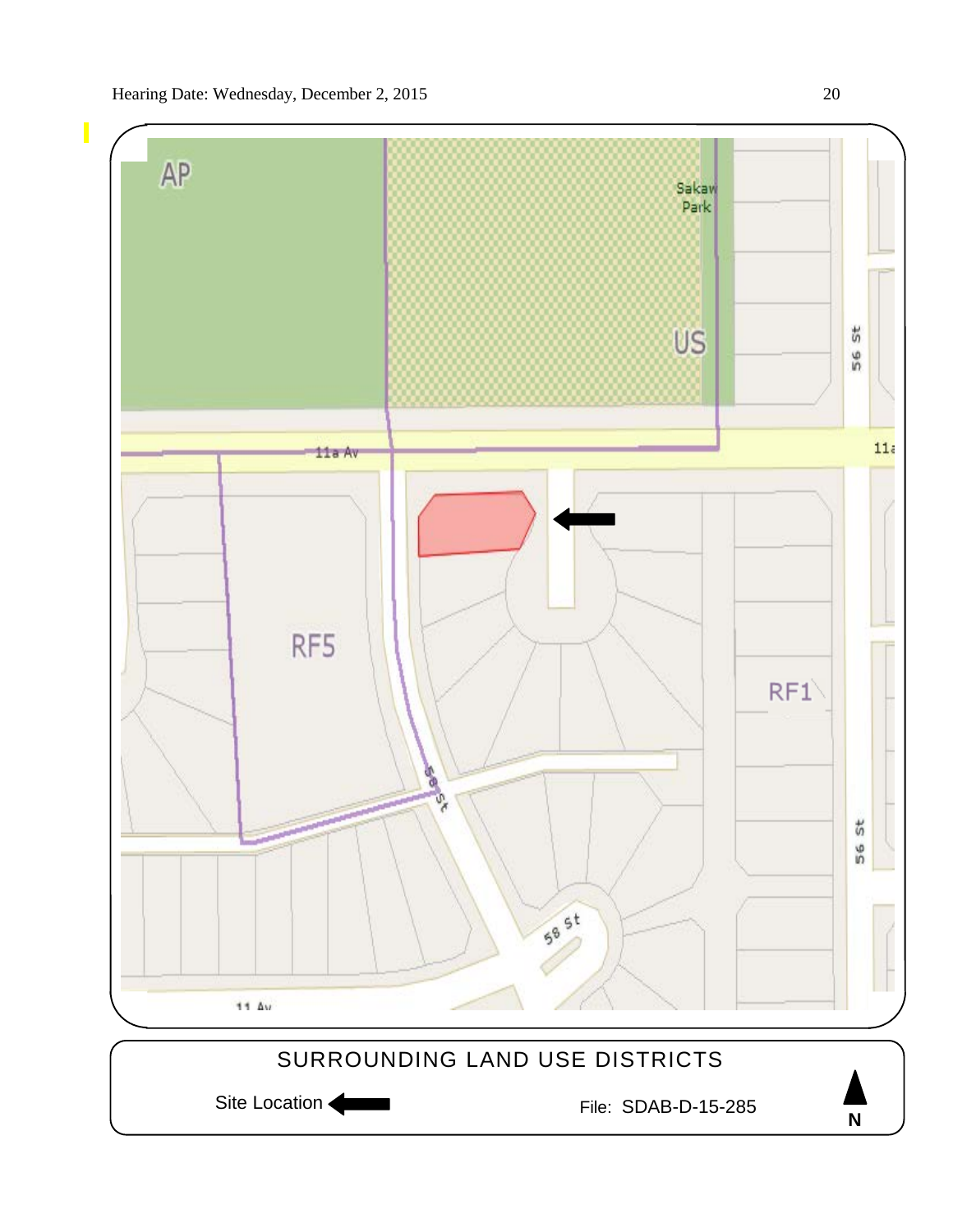## *BUSINESS LAID OVER*

| SDAB-D-15-280           | An appeal by <b>EPCOR</b> to construct a Minor Impact Utility Services Use Building<br>(EPCOR Training facility)<br><b>January 6, 2016</b>                                                                                                                                                                                                                                          |
|-------------------------|-------------------------------------------------------------------------------------------------------------------------------------------------------------------------------------------------------------------------------------------------------------------------------------------------------------------------------------------------------------------------------------|
| SDAB-D-15-293           | An appeal by Kennedy/Agrios LLP to construct exterior alterations to a<br>Professional, Financial and Office Support Services Use building (Karst Properties<br>Parking Expansion – Proposed New Parking Lot Layout)<br><b>January 7, 2016</b>                                                                                                                                      |
| SDAB-D-15-247           | An appeal by <u>Kennedy Agrios LLP VS. Eton-West Construction (Alta) Inc.</u> change<br>the use of "Building E" from Professional, Financial and Office Support Services<br>to General Retail Stores and to construct interior and exterior alterations (increase<br>building size and change dimensions, revision to parking layout and Drive-thru).<br><b>March 9 or 10, 2016</b> |
| SDAB-D-15-236<br>to 241 | An appeal by Ogilvie LLP to comply with six Orders to acquire valid development<br>permits by September 25, 2015 or cease the Use and demolish and remove all<br>materials by September 25, 2015; and to comply with all conditions of<br>development permit No. 149045660-001.<br>February 17 or 18, 2016                                                                          |
| SDAB-D-15-252           | An appeal by Southwest Muslim Community Centre to change the se from an<br>Indoor Participant Recreation Service to a Religious Assembly with a capacity of<br>456 seats, and to construct interior alterations (SouthWest Muslim Community<br>Centre.<br>February 10 or 11, 2016                                                                                                   |
| SDAB-D-15-268           | An appeal by Ken Chen / Ogilvie LLP to Leave as built a Single Detached House.<br>Date to be determined                                                                                                                                                                                                                                                                             |

## *APPEAL HEARINGS TO BE SCHEDULED*

| 176994655-002 | An appeal by Permit Masters to install a Freestanding On-premises<br>Sign/Minor Digital On-premises Sign (LaZboy)                                                                                                                                               |  |  |  |
|---------------|-----------------------------------------------------------------------------------------------------------------------------------------------------------------------------------------------------------------------------------------------------------------|--|--|--|
|               | <b>December 3, 2015</b>                                                                                                                                                                                                                                         |  |  |  |
| 176406166-003 | An appeal by Wilfred Krebs to convert a half of Semi-detached Housing to<br>3 Dwellings of Apartment Housing and to construct interior alterations<br>(existing without permits, 1 Dwelling above grade, Dwellings below<br>grade).<br><b>December 16, 2015</b> |  |  |  |
| 160474324-004 | An appeal by 1319416 Alberta Ltd. to replace Roof Off-premises Sign<br>with (1) roof mounted Minor Digital On-premises Off-premises Sign<br>(1319416 ALBERTA LTD.)                                                                                              |  |  |  |